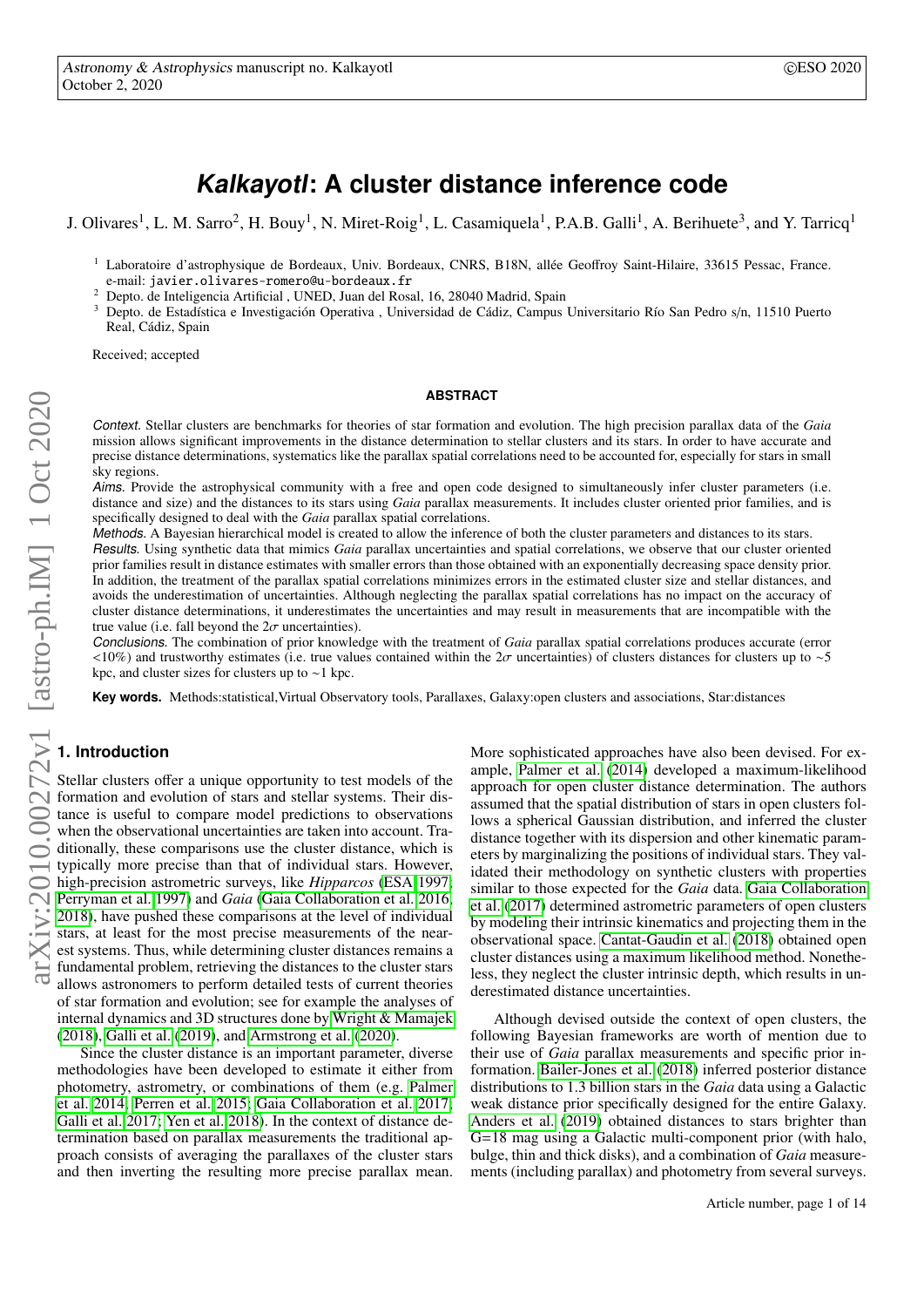[Wright & Mamajek](#page-7-4) [\(2018\)](#page-7-4) developed a forward-model for the inference of parameters of OB associations. Their model uses a 3D [Elson et al.](#page-7-15) [\(1987\)](#page-7-15) profile that includes the distance to the association as a free parameter. However, they inferred the individual stellar distances using the Galactic distance prior proposed by [Bailer-Jones et al.](#page-7-13) [\(2018\)](#page-7-13). In addition, the online resources<sup>[1](#page-1-0)</sup> recommended by [Luri et al.](#page-7-16) [\(2018\)](#page-7-16) provide detailed steps for the inference of cluster distance and size. Recently, [Perren et al.](#page-7-17) [\(2020\)](#page-7-17) used the insight provided by these online resources to infer cluster distances based on a Gaussian prior. These authors marginalize the individual distances as well as the cluster intrinsic dispersion.

The previous studies can be classified into those that infer population parameters of either clusters and associations by marginalizing individual stellar distances (e.g. [Wright & Mama](#page-7-4)[jek 2018;](#page-7-4) [Perren et al. 2020,](#page-7-17) and the online resources mentioned above), and those that infer individual stellar distances but do not infer the population parameters (e.g [Bailer-Jones et al. 2018;](#page-7-13) [Anders et al. 2019\)](#page-7-14). To the best of our knowledge, the simultaneous inference of population parameters and individual distances has not been addressed in the literature. Furthermore, none of the aforementioned methodologies is able to deal with the systematics introduced by the parallax spatial correlations present in the *Gaia* data (see Sect. 5.4 of [Lindegren et al. 2018\)](#page-7-18).

Following the guidelines provided by [Luri et al.](#page-7-16) [\(2018\)](#page-7-16), in this work we attempt to solve the aforementioned issues in the specific context of stellar clusters by providing the astrophysical community with the free open code *Kalkayotl*[2](#page-1-1) . It samples the joint posterior distribution of the cluster parameters and stellar distances, given their *Gaia* astrometric data and a set of cluster oriented prior families.

Our approach is different from that adopted in the aforementioned works. While [Bailer-Jones et al.](#page-7-13) [\(2018\)](#page-7-13), [Wright & Mama](#page-7-4)[jek](#page-7-4) [\(2018\)](#page-7-4) and [Anders et al.](#page-7-14) [\(2019\)](#page-7-14) analytically or numerically find statistics of the stars posterior distance distributions using a unique Galactic prior, *Kalkayotl* obtains samples of the posterior distribution of the star and cluster parameters for a set of cluster oriented prior families by means of Hamiltonian Monte Carlo [\(Duane et al. 1987\)](#page-7-19), which is a type of Markov Chain Monte Carlo (hereafter MCMC) technique. This approach offers the user the advantage of taking an active criticism over the prior (i.e. choose its family, infer its parameters, and compare with results from other prior families), together with an easier propagation of uncertainty into subsequent analyses. On the other hand, the MCMC approach has the constraint of being computationally expensive. In a machine with four CPUs at 2.7 GHz, *Kalkayotl* takes typically five minutes to run the inference model of a cluster with one thousand stars, although the running time can increase depending on the prior complexity and quality of the data set.

The rest of this work is organized as follows. In Sect. [2](#page-1-2) we introduce the methodology of *Kalkayotl*. In Sect. [3](#page-4-0) we construct synthetic clusters that mimic the *Gaia* data, and in Sect[.4](#page-4-1) we use these clusters to validate the methodology. Finally, in Sect. [5](#page-6-0) we discuss the advantages and caveats of our methodological approach and present our conclusions.

# <span id="page-1-2"></span>**2. Methodology**

*Kalkayotl* is a free python code<sup>[3](#page-1-3)</sup> designed to simultaneously sample the joint posterior distribution of cluster parameters and stellar distances. In addition, the user can decide to only sample the stellar distances by fixing the cluster parameters, and/or perform the sampling on the parallax space (i.e. sampling the cluster and sources true parallaxes). The latter can be useful when the subsequent analyses need to be done on the parallax space. Although the methodology can be applied to any parallax measurement, *Kalkayotl* is specifically designed to work with *Gaia* astrometric data. The users will also be able to run the code through the Spanish Virtual Observatory, although with limitations.

## 2.1. Assumptions

Previous to describing the details of the methodology, we state the undertaken assumptions.

<span id="page-1-6"></span>Assumption 1. The *Gaia* astrometric measurements are normally distributed around the true values. As explained in Sect. 5.2 of [Lindegren et al.](#page-7-18) [\(2018\)](#page-7-18), the standardized astrometric mea-surements are almost<sup>[4](#page-1-4)</sup> normal. The *Gaia* catalog provides all necessary information (i.e. mean, standard deviations, and correlations) to reconstruct these distributions.

<span id="page-1-7"></span>Assumption 2. The *Gaia* parallax measurements are shifted from their true value, and this shift can be different for different sky positions, colors, and magnitudes [\(Gaia Collaboration et al.](#page-7-3) [2018\)](#page-7-3). Extensive studies have been made to determine this parallax zero point and its correlations with other observables and stellar types (see Fig. 14 of [Chan & Bovy 2019,](#page-7-20) and references therein). The user can set the parallax zero point value<sup>[5](#page-1-5)</sup>, and if desired use different values for different sources.

<span id="page-1-8"></span>Assumption 3. The *Gaia* astrometric measurements of different sources are spatially correlated amongst them. We use the covariance functions proposed by [Vasiliev](#page-7-21) [\(2019\)](#page-7-21), which provide a better description to the observed correlations at small angular separations than those of [Lindegren et al.](#page-7-18) [\(2018\)](#page-7-18); compare Fig. 2 of the former author to Fig. 15 of the latter authors. The parallax covariance function of [Vasiliev](#page-7-21) [\(2019\)](#page-7-21) is given by:

$$
V(\theta) = 0.0003 \cdot \exp(-\theta/20^{\circ}) + 0.002 \cdot \text{sinc}(0.25^{\circ} + \theta/0.5^{\circ}) \text{ mas}^2
$$
<sup>(1)</sup>

where  $\theta$  is the angular separation between two sources.

<span id="page-1-9"></span>Assumption 4. The cluster size is much smaller than its distance. If the cluster size is comparable to its distance then using only the line of sight distances results in biased estimates of the cluster distance due to projection effects.

<span id="page-1-10"></span>Assumption 5. The input list of cluster members is neither contaminated nor biased (i.e. we assume a perfect selection function).

As in any Bayesian methodology, we now proceed to specify the likelihood, prior and the procedure to obtain the posterior distribution.

<span id="page-1-0"></span><sup>1</sup> [https://github.com/agabrown/](https://github.com/agabrown/astrometry-inference-tutorials)

[astrometry-inference-tutorials](https://github.com/agabrown/astrometry-inference-tutorials), and [https://github.](https://github.com/ehalley/parallax-tutorial-2018) [com/ehalley/parallax-tutorial-2018](https://github.com/ehalley/parallax-tutorial-2018).

<span id="page-1-1"></span><sup>2</sup> Kalkayotl means distance in the mesoamerican Nahuatl language.

<span id="page-1-3"></span><sup>&</sup>lt;sup>3</sup> The code and documentation is available at: [https://github.](https://github.com/olivares-j/Kalkayotl) [com/olivares-j/Kalkayotl](https://github.com/olivares-j/Kalkayotl)

<span id="page-1-4"></span>The standard deviations of the standardized parallax, and proper motions in R.A. and Dec., are 1.081, 1.093 and 1.115, respectively. Thus the errors are 8-12% larger than the formal uncertainties.

<span id="page-1-5"></span><sup>&</sup>lt;sup>5</sup> The parallax zero point uncertainty can be included by adding it to the parallax uncertainty of the sources.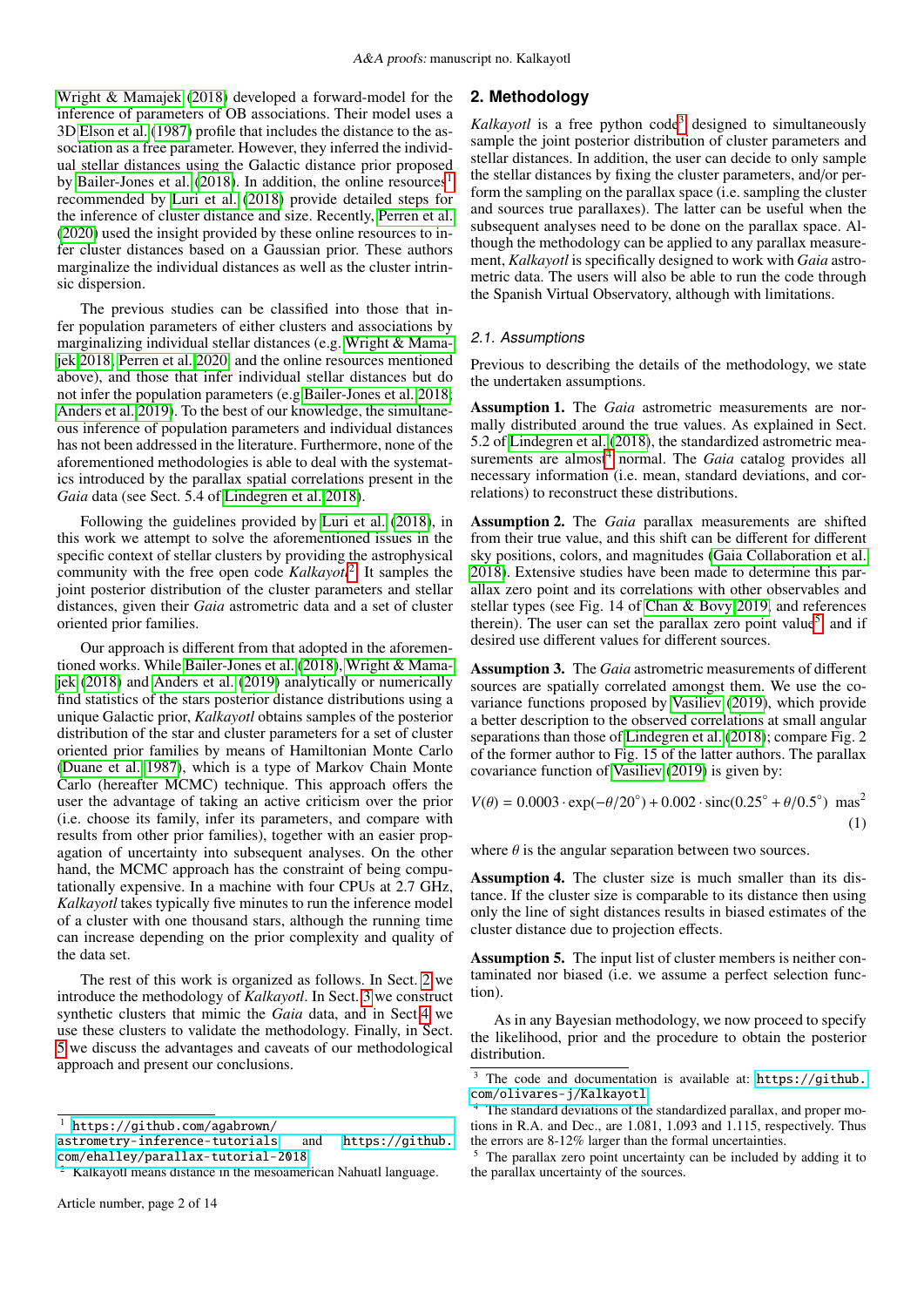## 2.2. Likelihood

The likelihood of the *N* observed sources with data  $D =$  ${\{\overline{\omega}_i, \sigma_{\varpi,i}\}_{i=1}^N}$  (where  $\overline{\omega}_i$  and  $\sigma_{\varpi,i}$  are the mean and standard de-<br>viation that define the parallax measurement of source *i*) given viation that define the parallax measurement of source *i*), given parameters Θ, can be represented as

<span id="page-2-1"></span>
$$
\mathcal{L}(\mathcal{D}|\mathbf{\Theta}) \equiv \mathcal{L}(\{\varpi_i\}_{i=1}^N | T(\mathbf{\Theta}), \{\sigma_{\varpi,i}\}_{i=1}^N) = \mathcal{N}(\mathbf{X} - \mathbf{X}_{zp} | T(\mathbf{\Theta}), \mathbf{\Sigma}), \tag{2}
$$

where  $N(\cdot|\cdot)$  represents the multivariate normal distribution (see Assumption [1\)](#page-1-6), X the *N*-dimensional vector of the observed parallax, Σ the *N* × *N* covariance matrix,  $X_{zp}$  the *N* vector of zero points, and *T* the transformation from the parameter space to the space of observed-quantities.

In the set of parameters  $\mathbf{\Theta} = {\theta_i}_{i=1}^N$ , the parameter  $\theta_i$  of the parameter  $\theta_i$  of the parameter  $\mathbf{\Omega}$  is equal to  $i<sup>th</sup>$  source represents its true distance. Therefore, *T* is equal to  $1000/\theta$ , with  $\theta$  in pc and the result in mas. If the user decides to do so, the sampling can be done in the parallax space, in which case  $\theta_i$  corresponds to the source true parallax, and *T* is the identity relation. Nonetheless, hereafter we work in the distance space.

The vectors **X** and  $X_{zp}$  are constructed from the concatenation of the *N* vectors of observations  $\{\varpi_i\}_{i=1}^N$  and zero-points  $\varpi_{zp}$ <br>respectively (see Assumption 2) respectively (see Assumption [2\)](#page-1-7).

The covariance matrix Σ contains the *N*-dimensional vector of variances,  $\{\sigma_{\varpi,i}^2\}_{i=1}^N$ , in its diagonal, whereas the off-diagonal<br>terms are the covariances between the parallax measurements of  $\alpha$  variances,  $\alpha_{\varpi,i}$ ,  $i_{i=1}$ , in its diagonal, whereas the on-diagonal terms are the covariances between the parallax measurements of different sources (see Assumption [3\)](#page-1-8).

#### <span id="page-2-2"></span>2.3. Prior families

The prior distribution is supposed to encode the previous knowledge of the investigator about the plausibility of the parameter values in a model. In the case of stellar clusters, we know that their stars share common distributions of their astrophysical properties, like their distance to the observer, age, metallicity, etc.. This *a priori* information is what we use to construct an informed prior. Nonetheless, given the variety of cluster morphologies, we believe that there is no universal prior for clusters.

In *Kalkayotl* we propose two types of distance prior families, one based on classical statistical probability density distributions and another based on purely astrophysical considerations. The purely statistical ones are common distributions used in the literature, while the astrophysical ones are inspired by previous works devoted to the analysis of the luminosity (or number) surface density profiles of galactic and globular clusters. The purely statistical prior families are parametrized only by their location, *loc*, and scale, *scl*, which are defined as follows. The location, *loc*, is the expected value of the cluster distance, while the scale, *scl*, is the typical scale length of the cluster along the line of sight. Our statistical prior families are the following. The Uniform prior family is the simplest one, as it assigns the same probability density to all values in the interval [*loc*−*scl*, *loc*+*scl*]. The Gaussian prior family assumes that the distance is normally distributed with mean, *loc*, and standard deviation, *scl*. The Gaussian Mixture Model prior family (hereafter GMM) assumes that the distance distribution is described by a linear combination of *k* Gaussian distributions, with *k* an integer greater than zero. In the following, we will use  $k = 2$ . We also analyzed other types of distributions (like Cauchy, Half-Cauchy, and Half-Gaussian) but they returned poorer results when compared to the previously mentioned prior families, and thus we do not include them in our analysis.

The astrophysical prior families are parametrized as well by the location *loc* and scale *scl* parameters, but they contain more than these, as will be described below. The *loc* parameter still describes the most typical cluster distance, while the *scl* one now corresponds to what is commonly referred to as the core radius (i.e. the typical size of the cluster inner region). It is important to notice that although the astrophysical distance prior families have similar functional forms to the luminosity (or number) surface density profiles from which they were inspired, there is no correspondence between them; while the latter are defined as surface densities, the former are defined as distance densities.

The Elson, Fall, and Freeman prior family (hereafter EFF) distributes the distances in a similar way as [Elson et al.](#page-7-15) [\(1987\)](#page-7-15) distributed the surface luminosity density of clusters from the Large Magellanic Cloud. In addition to the location and scale parameters, it utilizes the  $\gamma$  parameter which describes the slope of the distribution at large radii. In the standardized form (*loc* = 0 and  $\textit{scl} = 1$ ), the EFF is defined as:

$$
EFF(r|\gamma) = \frac{\Gamma(\gamma)}{\sqrt{\pi} \cdot \Gamma(\gamma - \frac{1}{2})} \cdot \left[1 + r^2\right]^{-\gamma},\tag{3}
$$

with  $\Gamma$  the gamma function, and  $r$  the standardized distance. In our parametrization  $\gamma = \gamma'/2$ , with  $\gamma'$  the original parameter proposed by Elson et al. (1987). We notice that by fixing the  $\gamma$ proposed by [Elson et al.](#page-7-15) [\(1987\)](#page-7-15). We notice that by fixing the  $\gamma$ parameter to 1 or 5/2 the EFF prior family reduces to the Cauchy and Plummer distributions, respectively.

The King prior family distributes the distances in a similar way as [King](#page-7-22) [\(1962\)](#page-7-22) distributed the surface number density of globular clusters. In addition to the location and scale parameters, it includes the maximal extension of the cluster through the tidal radius parameter,  $r_t$ ; the probability distribution is thus normalized within this distance. In its standardized form ( $loc = 0$ , core radius= $scl = 1$ ), the King prior is defined as

$$
\text{King}(r|r_t) = \frac{\left[\frac{1}{\sqrt{1+r^2}} - \frac{1}{\sqrt{1+r_t^2}}\right]^2}{2\left[\frac{r_t}{1+r_t^2} - \frac{2\arcsinh(r_t)}{\sqrt{1+r_t^2}} + \arctan(r_t)\right]},\tag{4}
$$

with *r* the standardized distance.

For completeness reasons, *Kalkayotl* also includes the Galactic exponentially decreasing space density prior (hereafter EDSD) prior<sup>[6](#page-2-0)</sup> introduced by [Bailer-Jones](#page-7-23) [\(2015\)](#page-7-23). We refer the interested reader to the aforementioned work for an explicit definition of this prior. Suffices to say that its only parameter, *scl*, is the typical length of exponential decay. In this work our objective is to estimate distances to stars in clusters, and not in the field population, thus we include it only for comparison purposes. We are perfectly aware that this will constitute an unfair comparison but we want to emphasize the problems associated with adopting a Galactic prior for the inference of distances in a cluster scenario.

#### <span id="page-2-3"></span>2.4. Hyper-priors

If the user decides to infer the cluster parameters,  $\phi = \{loc, \text{ }scl\}$ , together with the source parameters Θ, then a hierarchical model is created with the cluster parameters at the top of the hierarchy. In this case, a prior must be set for each parameter of the chosen

<span id="page-2-0"></span><sup>6</sup> We do not refer to it as a prior family since its only parameter, the scale length, will be kept fixed throughout this analysis.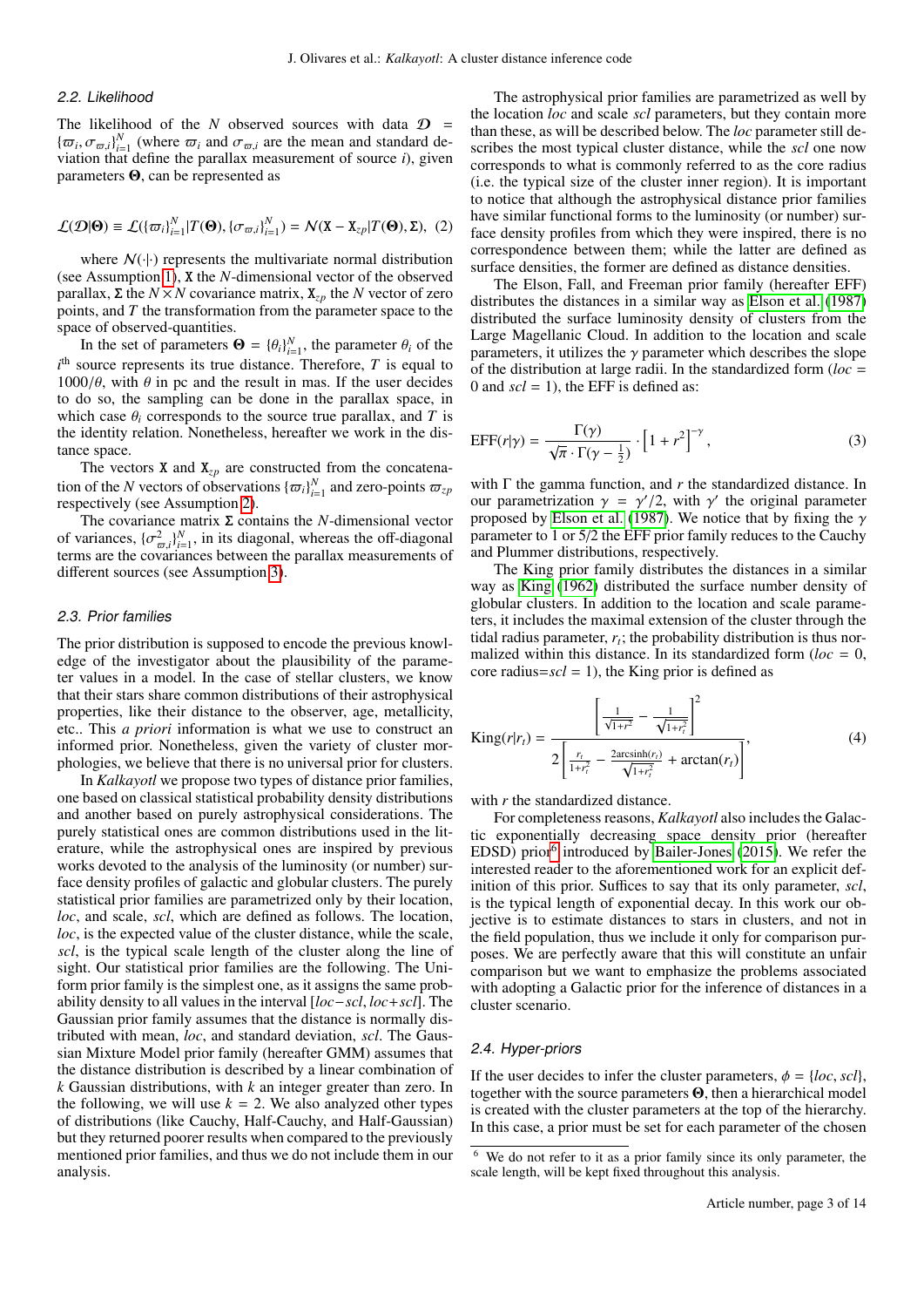cluster prior family. In the Bayesian jargon, this kind of prior is called hyper-prior, and its parameters, hyper-parameters.

As hyper-prior for the location, *loc*, and scale, *scl*, we use the Normal(*loc*|α) and Gamma(*scl*|2,2/β) densities respectively, where  $\alpha$  and  $\beta$  are their hyper-parameters. The Gamma distribution and its hyper-parameters are specified following the recommendations of [Chung et al. 2013.](#page-7-24) The specific choice of the rate parameter as 2/β in the Gamma distribution results in the mean of the latter at β.

The weights,  $\{w_i\}_{i=1}^k$  in the GMM prior family are Dirichlet(  ${w_i}_{i=1}^k|\delta$  distributed, with  $\delta$  the *k*-th vector of hyper-parameters.<br>The  $\gamma$  parameter in the EFF prior family is distributed as The  $\gamma$  parameter in the EFF prior family is distributed as  $\gamma \sim 1 + \text{Gamma}(2, 2/\gamma_{hyp})$  with  $\gamma_{hyp}$  provided by the user; this parametrization avoids  $\gamma$ <1, which will produce extreme cluster tails. For the tidal radius in the King prior family we use a similar weakly informative prior:  $r_t \sim 1 + \text{Gamma}(2, 2/\gamma_{hyp})$  with  $\gamma_{hvp}$  an hyper-parameter provided by the user. We notice that the tidal radius is in units of the core radius (i.e. scale parameter), and thus it is restricted to be larger than one.

## 2.5. Posterior distribution

Bayes' theorem states that the posterior distribution equals the prior times the likelihood normalized by the evidence  $Z$ . If the user of *Kalkayotl* decides to infer only the distances to the individual sources, this is only the  $\Theta$  parameters, then the posterior distribution is given by

<span id="page-3-2"></span>
$$
\mathcal{P}(\mathbf{\Theta} \mid \mathcal{D}) = \frac{\mathcal{L}(\mathcal{D} \mid \mathbf{\Theta}) \cdot \pi(\mathbf{\Theta} \mid \phi)}{\mathcal{Z}},\tag{5}
$$

where the likelihood  $\mathcal L$  is given by Eq[.2.](#page-2-1) The prior  $\pi$  is one of the prior families described in Sect. [2.3](#page-2-2) for which its parameters,  $\phi$  have been fixed to a user decided value. Finally, the evidence  $Z$  is simply the normalization factor.

<span id="page-3-3"></span>On the other hand, if the user decides to infer both the source distances,  $\Theta$ , and the cluster parameters,  $\phi$ , then the posterior is given by

$$
\mathcal{P}(\mathbf{\Theta},\phi \mid \mathcal{D}) = \frac{\mathcal{L}(\mathcal{D} \mid \mathbf{\Theta}) \cdot \pi(\mathbf{\Theta} \mid \phi) \cdot \psi(\phi)}{\mathcal{Z}},\tag{6}
$$

where now  $\psi$  is the hyper-prior of the cluster parameters  $\phi$ . We notice that this latter case should not be used in combination with the EDSD prior because it will be meaningless to infer the scale length of a Galactic prior based on data from the population of a single Galactic cluster.

In *Kalkayotl* the posterior distribution is sampled using the Hamiltonian Monte Carlo method implemented in *PyMC3* [\(Sal](#page-7-25)[vatier et al. 2016\)](#page-7-25), which is a Python probabilistic programming framework. For details of the capabilities and caveats of Hamiltonian Monte Carlo samplers on hierarchical models we refer the reader to the work of [Betancourt & Girolami](#page-7-26) [\(2013\)](#page-7-26). In particular, our model faces the typical problems of sampling efficiency associated with hierarchical models. Thus, following the recommendations of the aforementioned authors, *Kalkayotl* allows the user to choose between the central and non-central parametrizations (except for the GMM prior family, which contains more than one scale parameter). While the non-central parametrization enables more efficient sampling in the presence of poorlyinformative data sets (i.e. few members and/or large uncertainties), the central one works better for more constraining ones (i.e. nearby and well-populated clusters).

*PyMC3* provides different initialization schemes for the MCMC chains, and a set of tools to automatically diagnose convergence after sampling. We choose the advi+adapt\_diag ini-tialization scheme<sup>[7](#page-3-0)</sup>, because it proved to be the most efficient one to reduce both the number of tuning steps (thus the total computing time) and initialization errors (like those of "Bad initial energy" or "zero derivative" for a certain parameter). This method starts the chain at the test value (which depends on the prior but is usually its mean or mode) and runs the automatic differentiation variational inference algorithm, which delivers an approximation to the target posterior distribution.

Once the initialization is completed, the code performs the inference in two stages. First, the sampler is tuned, and then the posterior samples are computed. The number of tuning and sampling steps are chosen by the user. While sampling steps are es $t$ ablished based on the desired parameters precision<sup>[8](#page-3-1)</sup>, the number of tuning steps depends on the complexity of the posterior. Typical values of the tuning steps are 1000 and 10000 for the simple (i.e. Uniform and Gaussian) and complex (i.e. EFF, King, and GMM) prior families, respectively.

Once the inference is finished, the convergence of the chains is assessed based on the Gelman-Rubin statistic, effective sample size, and the number of divergences (see Note [7\)](#page-3-0). *Kalkayotl* then discards the tuning samples (to avoid biased estimates) and reports cluster and source summary statistics (the desired percentiles and the mode, median or mean). In addition, it also makes trace plots of the cluster and source parameters. Although the automatic analysis made by *PyMC3* usually suffices to ensure convergence, we strongly recommend the users to visually inspect the chains to ensure that no anomalies are present.

As in most Bayesian inference problems, the investigator must face the decision of choosing the most suitable prior. The rule of thumb is that there is no universal prior, and the most suitable prior depends on the specific problem at hand. Thus, to help users decide which prior family might be the most suitable for their data sets, *Kalkayotl* offers a module to make comparison of models by means of Bayes factors, which are the ratio of the Bayesian evidence  $(Z \text{ in Eqs. 5 and 6})$  $(Z \text{ in Eqs. 5 and 6})$  $(Z \text{ in Eqs. 5 and 6})$  of each pair of models. Estimating the Bayesian evidence is a hard and computationally expensive problem, thus, in order to reduce the computation time extra assumptions are needed. The reader can find these extra assumptions together with details of the evidence computation in Appendix [A.](#page-8-0) Once the Bayesian evidence of each model is computed, the decision can be taken based on Jeff[reys](#page-7-27) [\(1961\)](#page-7-27) scale<sup>[9](#page-3-4)</sup>.

Summarizing, *Kalkayotl* returns samples of the joint posterior distribution of the cluster parameter and stellar distances, together with summary statistics thereof. In addition, the user can do model selection based on the Bayes factors. However, we notice that the evidence computation is expensive, taking at least three and ten times more time than the posterior sampling of the purely statistical and astrophysical prior families, respectively.

<span id="page-3-0"></span><sup>7</sup> The interested reader can find more details about initialization schemes and convergence diagnostics at the *PyMC3* documentation: <https://docs.pymc.io/>

<span id="page-3-1"></span>The parameter precision is given by the standard error of the The parameter precision is given by the standard error of the mean:  $\sigma/\sqrt{n}$ , where  $\sigma$  is the posterior standard deviation, and *n* its effective sample size (i.e. number of independent samples from its effective sample size (i.e. number of independent samples from the posterior distribution). This last value is reported by the sampler and is proportional to the input value of sampling steps given by the user and the sampler efficiency. For details of its computation see [https://mc-stan.org/docs/2\\_18/reference-manual/](https://mc-stan.org/docs/2_18/reference-manual/effective-sample-size-section.html) [effective-sample-size-section.html](https://mc-stan.org/docs/2_18/reference-manual/effective-sample-size-section.html)

<span id="page-3-4"></span><sup>9</sup> In this scale, the evidence is: inconclusive if the Bayes Factor is <3:1, weak if it is  $\sim$ 3:1, moderate if it is  $\sim$ 12:1, and strong if it is > 150 :1.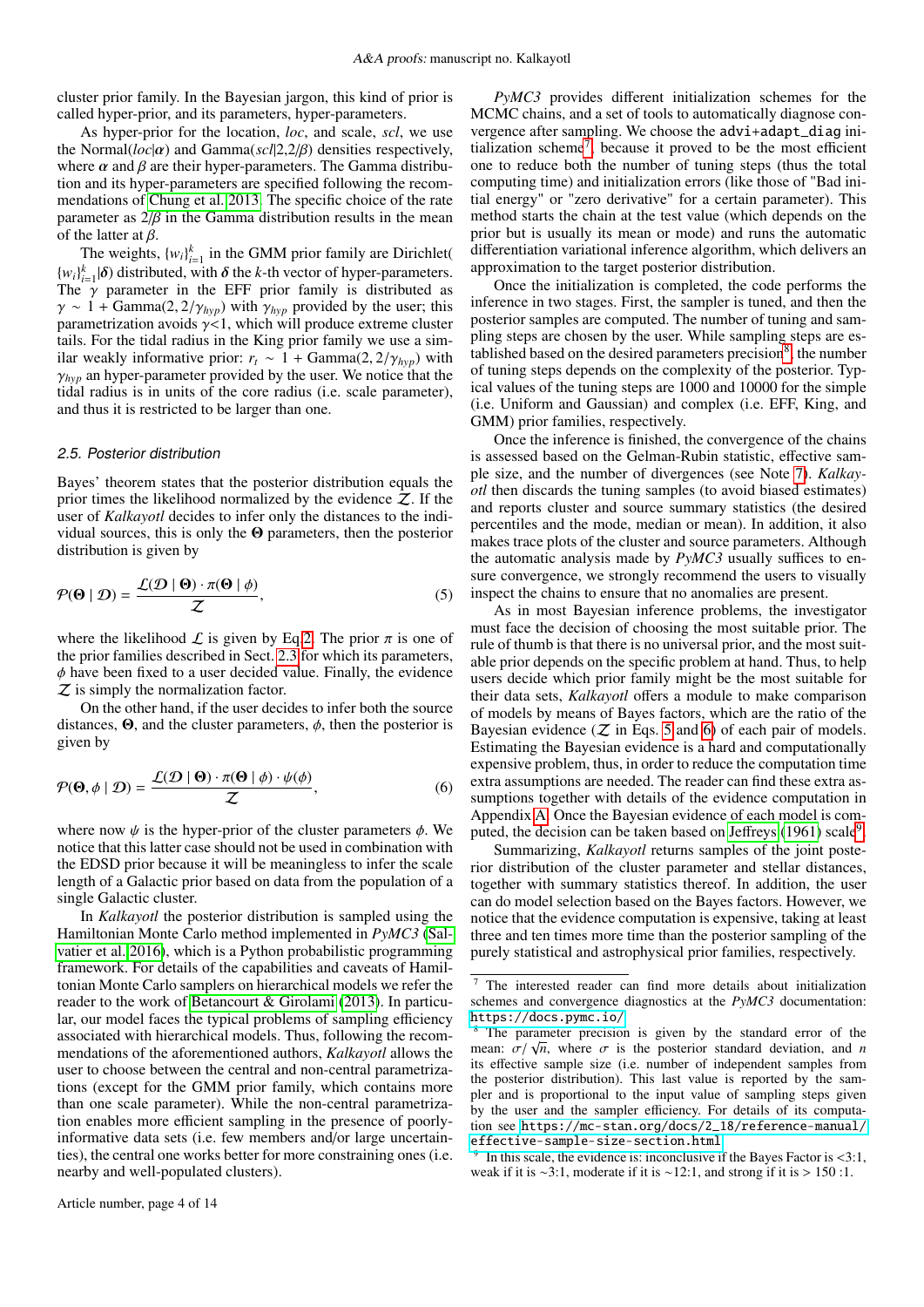## <span id="page-4-0"></span>**3. Synthetic clusters**

Our aim in this section is to create synthetic clusters with parallax uncertainties and spatial correlations similar to those present in the *Gaia* data. These synthetic clusters will then be used to validate our methodology, in particular its accuracy and precision as a function of cluster distance and the number of sources.

The *Gaia* parallax uncertainty depends on the source magnitude, colour and number of transits (see [Gaia Collaboration et al.](#page-7-3) [2018;](#page-7-3) [Lindegren et al. 2018\)](#page-7-18). Thus, to generate realistic parallax uncertainties we simulate the photometry of our sources with the *isochrones* python package [\(Morton 2015\)](#page-7-28). The mass of each source was randomly drawn from a Chabrier mass distribution [\(Chabrier 2005\)](#page-7-29) and its photometry computed by means of the MIST models [\(Dotter 2016;](#page-7-30) [Choi et al. 2016\)](#page-7-31). For the latter, we use solar metallicity, zero extinction, and the typical open cluster age of 158 Myr, which corresponds to the mean age of the 269 open clusters analyzed by [Bossini et al.](#page-7-32) [\(2019\)](#page-7-32). We explore a grid of distances from 100 pc to 1 kpc at steps of 100 pc, and from 1 kpc to 5 kpc at steps of 1 kpc. We use 100, 500, and 1000 sources, these cover the typical numbers of clusters members.

The radial distance of each source to the cluster center was drawn from each of our distance prior families, and its 3D Cartesian coordinates were then computed. We notice that these result in spherically symmetric distributions, which suffices for the purposes of the present analysis.

To account for random fluctuations, we repeat ten times each simulation of our grid (main distance, number of sources, and distance distribution). We use ten parsecs as the typical cluster scale, and for the EFF and King prior we set their  $\gamma$  and standardized tidal radius parameters to 3 and 5, respectively. In the GMM synthetic clusters, we use for the second component a distance 10% larger than the main distance, and a scale of 20 pc. The fraction of sources in each component was set to 0.5.

Then, we use  $PyGaia<sup>10</sup>$  $PyGaia<sup>10</sup>$  $PyGaia<sup>10</sup>$  to obtain parallax uncertainties (from the G, and V-I photometry together with nominal GDR2 time baseline) and to transform the true source coordinates into true sky positions and parallaxes.

Afterward, we use sky positions, parallax uncertainties, and [Vasiliev](#page-7-21) [\(2019\)](#page-7-21) parallax spatial correlation function to compute the covariance matrix  $\Sigma$ , which is constructed by adding the covariance matrix of the parallax uncertainties (i.e. a diagonal matrix with parallax variances in the diagonal) plus the covariance matrix of the parallax spatial correlations (see Assumption [3\)](#page-1-8). Then, the observed parallaxes were drawn from a multivariate normal distribution centered on the true parallaxes and with Σ as the covariance matrix. We did not include any parallax zeropoint shift in our synthetic data sets. We end up with a total of 2100 synthetic clusters containing 1.12 million sources.

## <span id="page-4-1"></span>**4. Validation**

In this section, we measure the accuracy, precision, and credibility of our methodology at estimating the true values of both the population and source parameters (further details and additional figures can be found in Appendix [B\)](#page-8-1). We measure accuracy and precision as the fractional error (i.e. the posterior mean minus the true value divided by the true value) and the fractional uncertainty (i.e. the 95% posterior credible interval divided by the true value), respectively. We define credibility as the percentage of synthetic clusters realizations in which the inferred 95% posterior credible interval contains the true value (i.e. the true value

is covered by the  $2\sigma$  uncertainties). This definition of credibility measures the trustworthiness of the inferred value and its reported uncertainty. In this section, we also compare the distance estimates delivered by different prior families when applied to the same synthetic cluster. Furthermore, we analyze the sensitivity of our methodology to the choice of hyper-parameter values, the detail of this analysis can be found in Appendix [C.](#page-11-0) Briefly, we find that the results of our methodology are insensitive to changes of up to 10% and 50% in the hyper-parameters of the location and scale parameters, respectively.

Additionally, we use our set of synthetic clusters to explore the accuracy, precision, and credibility of the commonly used approach of inverting the mean parallax of the cluster stars. The results of this analysis are shown in Appendix [D.](#page-12-0) Briefly, we observe that this approach returns cluster distance estimates with low fractional errors (<5%) when the cluster is located closer than 1 kpc. However, beyond that limit, the approach is susceptible to large random errors (>10%), as already reported by [Palmer](#page-7-7) [et al.](#page-7-7) [\(2014\)](#page-7-7). Moreover, the low uncertainties obtained by inverting the mean parallax, result in smaller credibilities than those obtained by our methodology over the same data sets (compare Fig. [D.1](#page-12-1) with the left column of Fig. [B.2\)](#page-8-2). The only exception being the closest clusters, at 100 pc, where the validity of our Assumption [4](#page-1-9) is the weakest.

#### 4.1. Accuracy and precision

Concerning the population parameters, we find that the cluster distance is accurately determined by all our prior families, with a fractional error smaller than 10%. The cluster scale accuracy depends on the chosen prior family, the number of cluster sources, and the cluster distance. This parameter is accurately determined, with a fractional error smaller than 10%, by the Uniform, Gaussian, and King prior families in clusters located up to 0.7-1 kpc. However, the EFF and GMM prior families show fractional errors that are systematically larger than 20%. Furthermore, the GMM prior family showed convergence problems in cluster beyond 1 kpc.

The performance of the prior family at recovering the true parameter values is directly related to its complexity (the number of parameters is a good proxy for it). The Uniform and Gaussian prior families produce the lowest fractional errors, the smallest uncertainties, and the largest credibility. The King family also attains large credibility in its parameters despite its low iden-tifiability<sup>[11](#page-4-3)</sup>. The latter is caused by the tidal radius, in which different and large values of it produce similar distance distributions in the central region particularly. The EFF prior family has a degeneracy between its scale and  $\gamma$  parameters resulting in low credibility and large fractional errors. Finally, the GMM produces the lowest credibility among all prior families and the largest fractional errors in the location parameter. For all these reasons, we encourage the users of *Kalkayotl* to perform inferences in order of prior complexity: start with the Uniform and Gaussian families and move to the King, EFF, and GMM ones only if needed.

Our results show that neglecting the parallax spatial correlations has negative consequences. Although neglecting these correlations has no major impact on the accuracy of the location parameter (at least for clusters located closer than 4 kpc), it results in underestimated uncertainties; an effect already reported

<span id="page-4-2"></span><sup>10</sup> <https://github.com/agabrown/PyGaia>

<span id="page-4-3"></span><sup>&</sup>lt;sup>11</sup> A model is said to be identifiable when different parameter values generate different observed distributions (i.e the model is nondegenerate).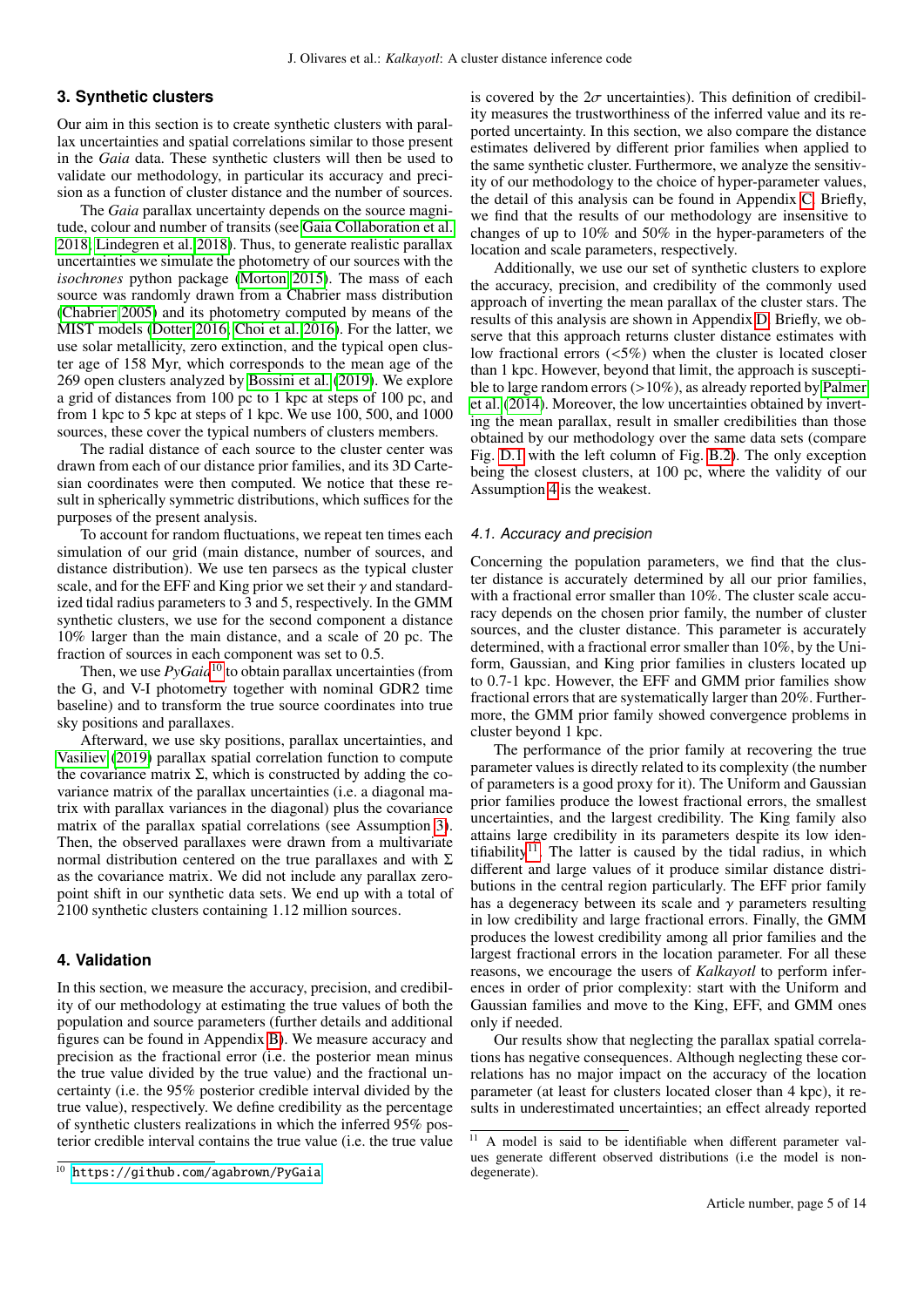by [Vasiliev](#page-7-21) [\(2019\)](#page-7-21). As a consequence, out of the ten realizations of each synthetic cluster, neglecting the parallax spatial correlations reduces the parameter credibility from more than 80% to less than 60% on average. Furthermore, neglecting these correlations results in systematically large fractional errors in the scale parameter of cluster located beyond 300 pc. In summary, neglecting the parallax spatial correlations lowers the credibility of both location and scale parameters.

The results about the accuracy, precision, and credibility of our methodology at recovering the individual source distances are summarized as follows. The accuracy is better than 3% for all cluster distances and number of sources. The precision is better than 5% in clusters closer than 1 kpc, and grows up to 15% for the farthest ones, up to 5 kpc. The high precision and low uncertainty result in the high credibility,  $> 90\%$ , of our distance estimates. Neglecting the parallax spatial correlations increases the fractional errors, and thus diminishes the credibility of the estimates.

#### <span id="page-5-2"></span>4.2. Prior comparison

We finish our analysis by comparing the results obtained with different prior families on the same synthetic cluster. For simplicity, we show only the results of the synthetic cluster containing 500 stars, generated using the Gaussian distribution, and located at 500 pc. In addition, and for the sake of completeness, we also obtain distances with the EDSD prior. For the latter we use: i) a scale parameter of 1.35 kpc [\(Astraatmadja & Bailer-Jones](#page-7-33) [2016\)](#page-7-33), and ii) following [Luri et al.](#page-7-16) [\(2018\)](#page-7-16) recommendations, we summarize the distance estimates of this prior using the mode of the posterior distribution. We run our methodology both including and neglecting the parallax spatial correlations. In both cases, the parallax zero point was set to 0 mas since our generated synthetic clusters do not include this offset.

We find that all our cluster oriented prior families return trustworthy (i.e. true value contained within the  $2\sigma$  uncertainties) measurements of the cluster distance with fractional errors smaller than 1%. The only exception is the GMM prior family, in which the fractional error of the cluster distance is 4%. The main difference in the performance of the cluster prior families is at the source distance level, which is discussed below.

Figure [1](#page-5-0) shows the rolling mean (with a window of 20 sources) of the fractional error in the inferred source distances as a function of their parallax fractional uncertainty. Distances were obtained using all our prior families plus the EDSD one, in each case the parallax spatial correlations were included and neglected (shown in the figure as solid and dashed lines, respectively). It is clear from this figure that neglecting the parallax spatial correlations when using the EDSD prior results in smaller fractional errors than those obtained when the parallax spatial correlations are taken into account, even for high-quality sources. The smaller fractional error results from neglecting the parallax spatial correlations, which is equivalent to assume that the data set is more informative than it is. In general, the more informative the data set is, the less influence the prior has on the posterior. Thus, when parallax spatial correlations are taken into account the mode of the posterior is attracted to the mode of the prior, which is located at 2.7 kpc (corresponding to 2*L*, with *L* its length-scale, [Bailer-Jones et al. 2018\)](#page-7-13), hence the larger fractional error. Since the mode of the cluster oriented prior families is inferred from the data, it results in smaller fractional errors.

Table [1](#page-5-1) shows the rms fractional error of the inferred distances for three different ranges of parallax fractional uncertainties. In the most precise parallax bin, that of  $f_{\varpi} < 0.05$ , the Gaus-



<span id="page-5-0"></span>Fig. 1. Distance fractional error as a function of parallax fractional uncertainty. The inference was done using all our prior families (color coded) on a synthetic cluster with 500 stars located at 500 pc. The lines show the rolling mean (computed with a window of 20 sources) of results obtained including (solid line) and neglecting (dashed lines) the parallax spatial correlations.

<span id="page-5-1"></span>Table 1. Fractional errors in the source distances. The columns show the prior family and the rms of the fractional error for three bins of the parallax fractional uncertainty. The number in parenthesis correspond to values obtained when the parallax spatial correlations are neglected. The last column shows the logarithm of the Bayesian evidence computed for each model.

| Prior       | $f_{\pi}$ < 0.05 | $0.05 < f_{\pi} < 0.1$ | $f_{\pi} > 0.1$ | $\log Z$          |
|-------------|------------------|------------------------|-----------------|-------------------|
| Uniform     | 6.98(12.36)      | 8.58(10.67)            | 10.82(11.16)    | $103.15 \pm 0.16$ |
| Gaussian    | 6.88(11.29)      | 8.49(8.76)             | 10.87(10.88)    | $103.57 \pm 0.17$ |
| <b>GMM</b>  | 6.90(11.29)      | 8.53(8.66)             | 10.89(10.90)    | $103.07 \pm 0.18$ |
| EFF         | 6.98(11.26)      | 8.46(8.87)             | 10.77(10.81)    | $103.92 \pm 0.17$ |
| King        | 6.89(11.28)      | 8.47(8.72)             | 10.85(10.90)    | $104.52 \pm 0.15$ |
| <b>EDSD</b> | 90.29(14.08)     | 94.73(34.40)           | 425.59(384.89)  |                   |

sian prior returns the smallest fractional error, followed closely by the King, GMM, EFF, and Uniform prior families. This result was expected since the true underlying distribution was Gaussian. In the less precise parallax bins ( $f_{\overline{\omega}} > 0.05$ ), the lowest fractional errors are those obtained with the EFF and King prior families. This interesting result shows that our astrophysical prior families produce excellent estimates of the source distances even when they do not match the true underlying distribution. In Table [1,](#page-5-1) the numbers in parentheses correspond to the rms of the fractional errors obtained when the parallax spatial correlations are neglected. These values are consistently larger than those obtained when the parallax spatial correlations are included. The only exception being the EDSD prior, for which the decrease in information produces a shift in its mode, as explained above. The lower fractional errors obtained by the cluster oriented prior families when the parallax spatial correlations are taken into account are the result of the proper modeling of the data characteristics. Finally, the last column of Table [1](#page-5-1) shows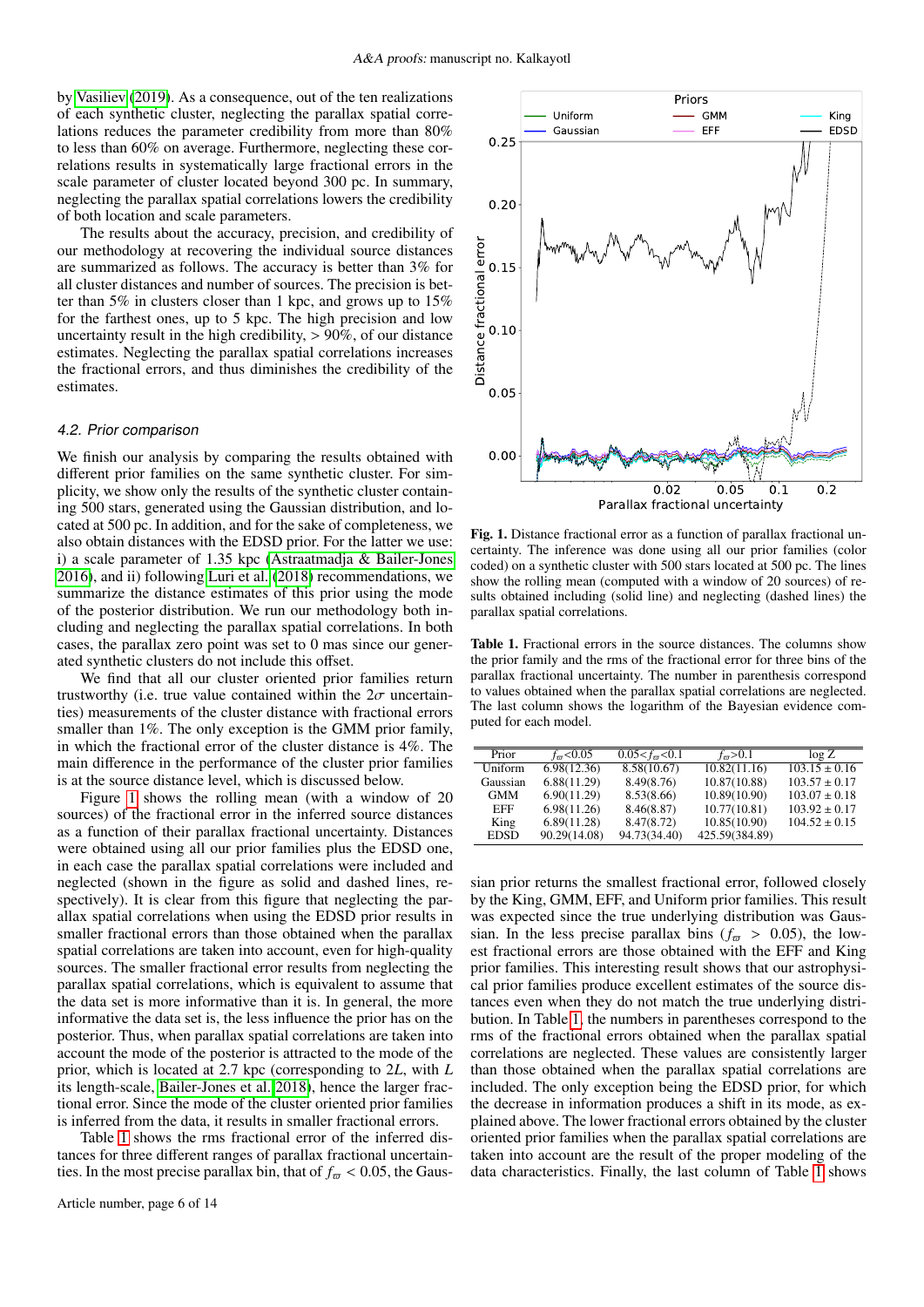the logarithm of the Bayesian evidence computed for each of our cluster oriented prior families (the Bayesian evidence of the EDSD prior cannot be computed since its only parameter remains fixed). These Bayesian evidences are all very similar, and according to the Jeffreys scale (see Note [9\)](#page-3-4), their resulting Bayes factors provide inconclusive evidence to select one model over the others. Given the previous results, we can safely say that all our cluster oriented prior families are performing similarly well at recovering the source distances.



<span id="page-6-1"></span>Fig. 2. The error of the estimated source distances as a function of the offset from the cluster center (i.e. true distance minus cluster location). The panels show the results of different prior families. The color scale indicates the parallax fractional uncertainty and the gray dashed lines show the perfect anti-correlation. The Pearson correlation coefficient is shown on the top right corner of each panel.

Despite the good performance of the cluster oriented prior families, they produce random errors in the source distance estimates that are inherent to the quality of the data. In Figure [2](#page-6-1) we show, for each prior family, the resulting distance error of individual sources as a function of its true position within the cluster. The distances obtained with all the cluster oriented prior families include the parallax spatial correlations, however, to make a fair comparison in the case of the EDSD prior they do not take into account these correlations. As can be observed, the distances obtained with the cluster oriented prior families show a clear anti-correlation between their error and the source offset to the cluster center (the Pearson correlation coefficients is shown in the top right corner of each panel of the figure). In the EDSD prior the correlation is negligible. The anti-correlation in the cluster prior families is proportional to the source fractional uncertainty; sources with large fractional uncertainty tend to fall over the dashed line of slope -1.

The anti-correlation of this error has its origin in the same effect that produces the shift in the posterior distances obtained with the EDSD prior (see Fig. [1\)](#page-5-0). In other words, when the parallax uncertainty is small, the information on the source location is more constraining and the prior plays a minor role. On the other hand, when the parallax uncertainty increases, its information reduces and the prior becomes more important. In this latter case, the posterior is attracted towards the mode of the prior, which results in the anti-correlation.

From the comparison of the different prior families we conclude that: i) the cluster oriented prior families show an error that is proportional to the source fractional uncertainty, ii) the value of this error is smaller than that obtained with the EDSD prior (see Table [1\)](#page-5-1). Thus we conclude that the cluster oriented prior families outperform the EDSD prior when inferring distances to stellar clusters. This comes as a no surprise since the EDSD prior was designed for the entire Galaxy and not for individual clusters. As explicitly mentioned by [Bailer-Jones](#page-7-23) [\(2015\)](#page-7-23) "The exponentially decreasing volume density prior may be suitable when looking well out of the disk, where for a sufficiently deep survey the decrease in stellar density is caused mostly by the Galaxy itself rather than the survey."

## <span id="page-6-0"></span>**5. Conclusions and future perspectives.**

We make public the free and open code *Kalkayotl*. It is a statistical tool for the simultaneous inference of star cluster parameters and individual distances of its stars. This tool utilizes distance prior families specifically designed for stellar clusters and takes into account the parallax spatial correlations present in the *Gaia* data. Upon convergence, *Kalkayotl* delivers high credibility (>90%) estimates of distances to stellar clusters located closer than ∼5 kpc, and cluster sizes up to ∼1 kpc, with these values depending on the number of cluster stars. The samples from the posterior distributions of both cluster parameters and source distances can be used to propagate their uncertainties into subsequent analyses.

Although the general formalism of our methodology can be applied to parallax measurements of diverse origins, our methodology is tuned to deal with the parallax spatial correlations of the *Gaia* data. It is flexible enough to accommodate different values of parallax zero point and spatial correlation functions.

We validate this tool on realistic synthetic data sets and obtain the following conclusions:

- Distance estimates to sources with large fractional uncertainties  $(0.05)$  can have large  $(0.20\%)$  systematic errors under incorrect assumptions. Provided that our assumptions are valid, these low-information sources can still be useful to constrain the cluster population parameters.
- Compared to the inverse mean parallax approach, which results in cluster distance estimates that have low credibility  $(<80\%)$  but small fractional errors  $(<5\%)$  for clusters up to ∼1 kpc, and high credibility (>80%) but large fractional errors (>10%) beyond this limit, our methodology returns distance estimates with small fractional errors (< 10%) and high credibility (>90%) for clusters up to ∼5 kpc. The exceptions are the nearest clusters ( $\leq 100$  pc) and the GMM prior family.
- The stellar distance estimates provided by *Kalkayotl* show errors that are anti-correlated with the true position of the source relative to the cluster center. The anti-correlation is proportional to the source fractional uncertainty and reaches its maximum (-1) at distances larger than 1 kpc. Nonetheless, this error is still smaller than that incurred by the EDSD prior.
- The spatial correlations in the parallax measurements are a non-trivial characteristic of *Gaia* data. Neglecting them has negative consequences at both source and population level, amongst which, increased fractional errors, underestimated uncertainties, and low credibility are to be expected. Our results show that there is no objective reason in terms of accuracy, precision, or computing time to neglect the parallax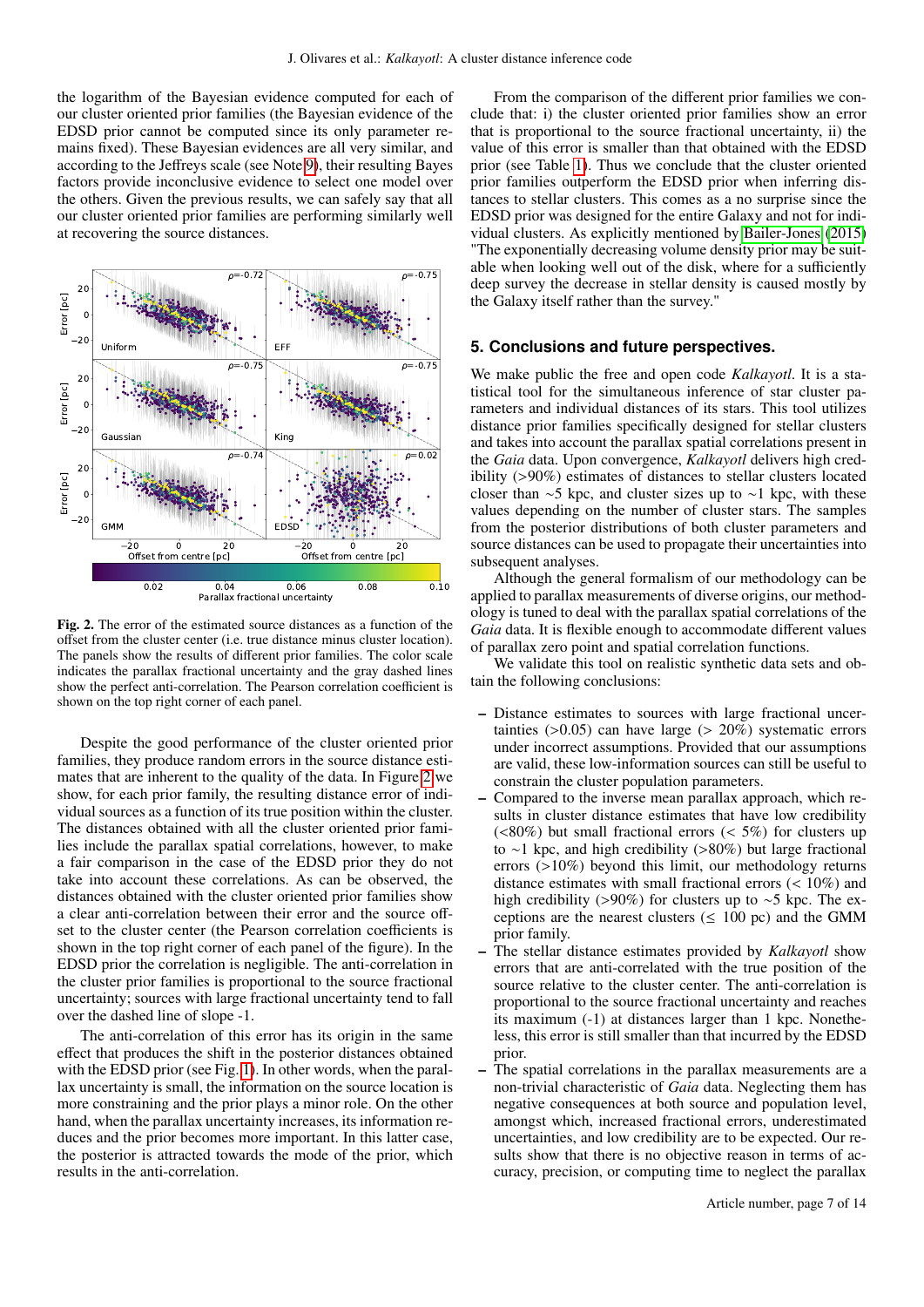spatial correlations when inferring the distances to clusters and its stars.

The amount of information provided by the data set is not always enough to constraint complex models. Thus we strongly suggest that the users of *Kalkayotl* start with the simplest prior families (i.e. Uniform and Gaussian), verify their convergence, and later on, if needed, move to the more complex ones. If the latter are needed, their performance/convergence can be improved by reparametrizing: fixing some of the parameters or increasing the information content of the hyper-parameters. In this sense, users are encouraged to encode, by means of prior families and their hyper-parameters, the information they possess on the specific cluster that they analyze.

Although our methodology represents what we consider is an important improvement in the estimation of distances to stellar clusters from parallax data, it still has several caveats. Amongst those that we have detected and plan to address in the near future, we cite the following.

- It is assumed that the list of cluster candidate members is not contaminated either biased (Assumption [5\)](#page-1-10). However, in practice, this rarely happens. Cluster membership methodologies have certain true positive and contamination rates (see for example [Olivares et al. 2019\)](#page-7-34). A further improvement of our methodology will be to simultaneously infer the cluster parameters and the degree of contamination while incorporating the selection function.
- The posterior distribution of the cluster distance may be further constrained by the inclusion of additional observations (e.g. photometry, proper motions, radial velocities, and sky positions). In the future, we plan to include the rest of the *Gaia* astrometric observables to further constrain the parameters of stellar clusters.

*Acknowledgements.* We thank the anonymous referee for the comments that helped to improve the quality of this manuscript. This research has received funding from the European Research Council (ERC) under the European Union's Horizon 2020 research and innovation program (grant agreement No 682903, P.I. H. Bouy), and from the French State in the framework of the "Investments for the future" Program, IdEx Bordeaux, reference ANR-10-IDEX-03-02. L.C. and Y.T. acknowledge support from "programme national de physique stellaire" (PNPS) and from the "programme national cosmologie et galaxies" (PNCG) of CNRS/INSU. The figures presented here were created using Matplotlib [\(Hunter](#page-7-35) [2007\)](#page-7-35). Computer time for this study was provided by the computing facilities MCIA (Mésocentre de Calcul Intensif Aquitain) of the Université de Bordeaux and of the Université de Pau et des Pays de l'Adour. J.O expresses his sincere gratitude to all personnel of the DPAC for providing the exquisite quality of the *Gaia* data.

#### **References**

- <span id="page-7-14"></span>Anders, F., Khalatyan, A., Chiappini, C., et al. 2019, A&A, 628, A94
- <span id="page-7-6"></span>Armstrong, J. J., Wright, N. J., Jeffries, R. D., & Jackson, R. J. 2020, MNRAS, 494, 4794
- <span id="page-7-33"></span>Astraatmadja, T. L. & Bailer-Jones, C. A. L. 2016, ApJ, 832, 137
- <span id="page-7-23"></span>Bailer-Jones, C. A. L. 2015, PASP, 127, 994
- <span id="page-7-13"></span>Bailer-Jones, C. A. L., Rybizki, J., Fouesneau, M., Mantelet, G., & Andrae, R. 2018, AJ, 156, 58
- <span id="page-7-26"></span>Betancourt, M. J. & Girolami, M. 2013, arXiv e-prints, arXiv:1312.0906
- <span id="page-7-32"></span>Bossini, D., Vallenari, A., Bragaglia, A., et al. 2019, A&A, 623, A108
- <span id="page-7-12"></span>Cantat-Gaudin, T., Vallenari, A., Sordo, R., et al. 2018, A&A, 615, A49
- <span id="page-7-29"></span>Chabrier, G. 2005, Astrophysics and Space Science Library, Vol. 327, The Initial Mass Function: From Salpeter 1955 to 2005, ed. E. Corbelli, F. Palla, & H. Zinnecker, 41
- <span id="page-7-20"></span>Chan, V. C. & Bovy, J. 2019, arXiv e-prints, arXiv:1910.00398
- <span id="page-7-31"></span>Choi, J., Dotter, A., Conroy, C., et al. 2016, ApJ, 823, 102
- <span id="page-7-24"></span>Chung, Y., Rabe-Hesketh, S., Dorie, V., Gelman, A., & Liu, J. 2013, Psychometrika, 78, 685

Article number, page 8 of 14

- <span id="page-7-30"></span>Dotter, A. 2016, ApJS, 222, 8
- <span id="page-7-19"></span>Duane, S., Kennedy, A. D., Pendleton, B. J., & Roweth, D. 1987, Physics Letters B, 195, 216
- <span id="page-7-15"></span>Elson, R. A. W., Fall, S. M., & Freeman, K. C. 1987, ApJ, 323, 54
- <span id="page-7-0"></span>ESA, ed. 1997, ESA Special Publication, Vol. 1200, The HIPPARCOS and TY-CHO catalogues. Astrometric and photometric star catalogues derived from the ESA HIPPARCOS Space Astrometry Mission
- <span id="page-7-3"></span>Gaia Collaboration, Brown, A. G. A., Vallenari, A., et al. 2018, A&A, 616, A1
- <span id="page-7-2"></span>Gaia Collaboration, Prusti, T., de Bruijne, J. H. J., et al. 2016, A&A, 595, A1
- <span id="page-7-9"></span>Gaia Collaboration, van Leeuwen, F., Vallenari, A., et al. 2017, A&A, 601, A19
- <span id="page-7-5"></span>Galli, P. A. B., Loinard, L., Bouy, H., et al. 2019, A&A, 630, A137
- <span id="page-7-10"></span>Galli, P. A. B., Moraux, E., Bouy, H., et al. 2017, A&A, 598, A48
- <span id="page-7-35"></span>Hunter, J. D. 2007, Computing in Science & Engineering, 9, 90
- <span id="page-7-27"></span><span id="page-7-22"></span>Jeffreys, H. 1961, Theory of Probability, 3rd edn. (Oxford, England: Oxford) King, I. 1962, AJ, 67, 471
- <span id="page-7-18"></span>Lindegren, L., Hernández, J., Bombrun, A., et al. 2018, A&A, 616, A2
- <span id="page-7-16"></span>Luri, X., Brown, A. G. A., Sarro, L. M., et al. 2018, A&A, 616, A9
- <span id="page-7-28"></span>Morton, T. D. 2015, isochrones: Stellar model grid package
- <span id="page-7-34"></span>Olivares, J., Bouy, H., Sarro, L. M., et al. 2019, A&A, 625, A115
- <span id="page-7-37"></span>Olivares, J., Moraux, E., Sarro, L. M., et al. 2018, A&A, 612, A70
- <span id="page-7-7"></span>Palmer, M., Arenou, F., Luri, X., & Masana, E. 2014, A&A, 564, A49
- <span id="page-7-17"></span>Perren, G. I., Giorgi, E. E., Moitinho, A., et al. 2020, A&A, 637, A95
- <span id="page-7-8"></span>Perren, G. I., Vázquez, R. A., & Piatti, A. E. 2015, A&A, 576, A6
- <span id="page-7-1"></span>Perryman, M. A. C., Lindegren, L., Kovalevsky, J., et al. 1997, A&A, 500, 501
- <span id="page-7-25"></span>Salvatier, J., Wieckiâ, T. V., & Fonnesbeck, C. 2016, PyMC3: Python probabilis-
- tic programming framework
- <span id="page-7-36"></span>Speagle, J. S. 2019, arXiv e-prints, arXiv:1904.02180
- <span id="page-7-21"></span>Vasiliev, E. 2019, MNRAS, 2030
- <span id="page-7-4"></span>Wright, N. J. & Mamajek, E. E. 2018, MNRAS, 476, 381
- <span id="page-7-11"></span>Yen, S. X., Reffert, S., Schilbach, E., et al. 2018, A&A, 615, A12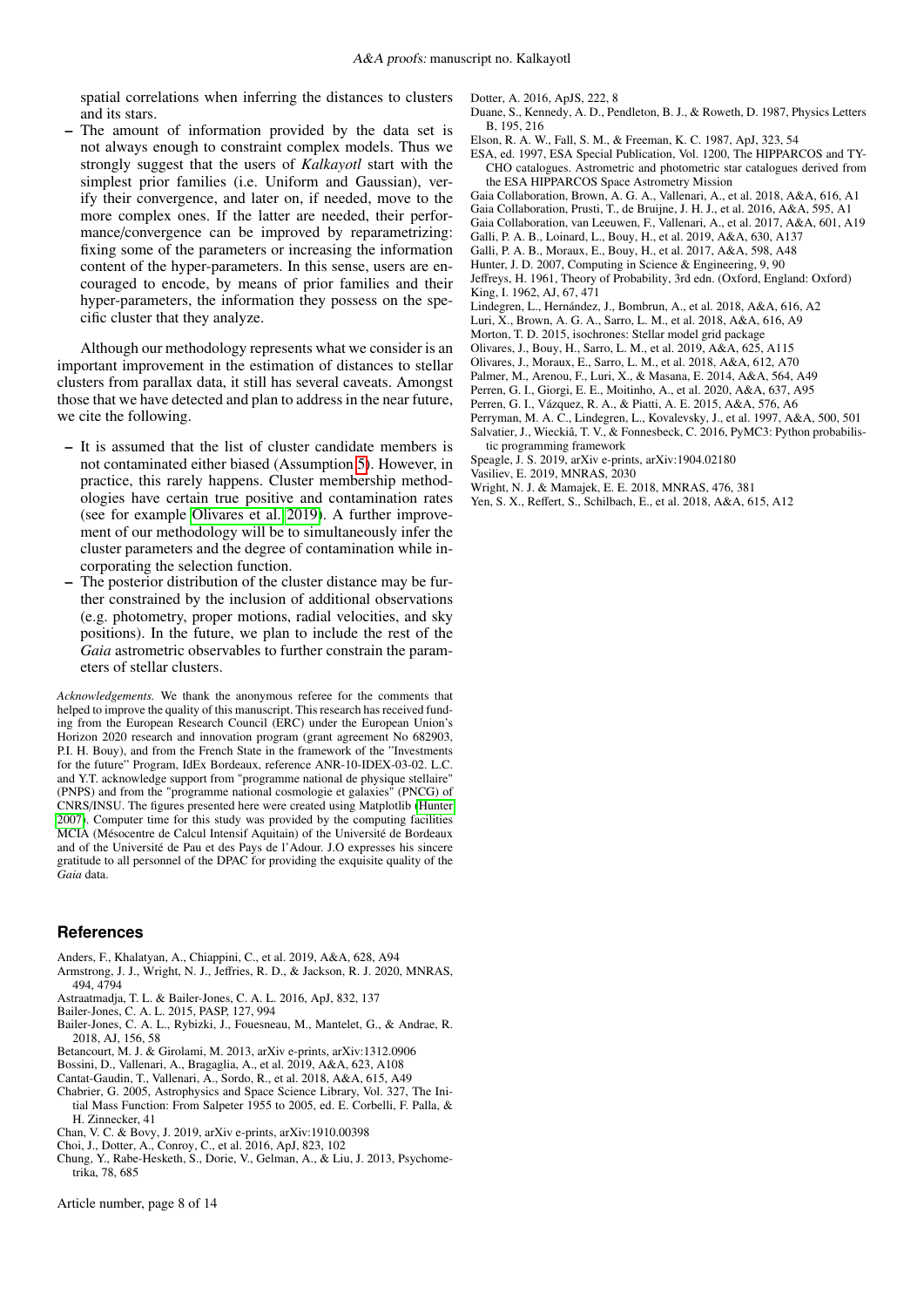## <span id="page-8-0"></span>**Appendix A: Bayesian evidence**

Here we provide details of the *Kalkayotl* subroutine that computes the Bayesian evidence of the different prior families. Since *PyMC3* does not provide evidence computation we use the python package *dynesty* [\(Speagle 2019\)](#page-7-36).

The only purpose of this additional tool is to help the users of *Kalkayotl* to decide which prior family is the most suitable to describe their data. Since here we are not interested in the distances to the stars, we marginalize them. The following provides the steps and assumptions undertaken in the marginalization of parameters Θ from the posterior distribution (see Eq. [6\)](#page-3-3). Thus, the marginalization implies that

$$
\mathcal{P}(\phi \mid \mathcal{D}) \equiv \int \mathcal{P}(\mathbf{\Theta}, \phi \mid \mathcal{D}) d\mathbf{\Theta}
$$
\n
$$
\propto \int \mathcal{L}(\mathcal{D} \mid \mathbf{\Theta}) \cdot \pi(\mathbf{\Theta} \mid \phi) \cdot \psi(\phi) d\mathbf{\Theta}.
$$
\n(A.1)

where the proportionality constant  $Z$  is the evidence that will be computed. To numerically compute the marginalization integral we made the following assumptions $^{12}$  $^{12}$  $^{12}$ .

Assumption: the distances  $\mathbf{\Theta} = {\{\theta_i\}}_{i=1}^N$  are independent and trically distributed with probability  $\pi(\theta | \phi)$ identically distributed with probability  $\pi(\vec{\theta} \mid \phi)$ .

Assumption: the observed parallaxes  $\mathcal{D} = {\{\bar{\sigma}_i, \sigma_{\bar{\omega},i}\}_{i=1}^N}$  are encodent (i.e. here we assume no spatial correlations) and independent (i.e. here we assume no spatial correlations) and normally distributed  $N(\cdot | \cdot)$ .

Under the previous assumptions, we have

$$
\mathcal{P}(\phi \mid \mathcal{D}) = \psi(\phi) \cdot \prod_{i=1}^{N} \int \mathcal{N}(\varpi_i \mid T(\theta_i), \sigma_{\varpi, i}) \cdot \pi(\theta_i \mid \phi) \cdot d\theta_i.
$$
\n(A.2)

Finally, we approximate each of the *N* integrals by summing over a *M*-element  ${\theta_j}_{j=1}^M$  of samples from the prior  $\pi(\phi)$ . Thus, we have

$$
\mathcal{P}(\phi \mid \mathcal{D}) \approx \psi(\phi) \cdot \prod_{i=1}^{N} \frac{1}{M} \sum_{j=1}^{M} \mathcal{N}(\varpi_i \mid T(\theta_j), \sigma_{\varpi, i}). \tag{A.3}
$$

We run *dynesty* with the following configuration. We use the *static* Nested sampler with a single bound and a stopping criterion of  $\triangle \log Z$  < 1.0 (see [Speagle 2019,](#page-7-36) for more details). To reduce the computing time we take a random sample of only  $N = 100$  cluster stars, always ensuring that this sample remains the same when computing evidence of different models. The *M* value was set heuristically to 1000 prior samples.

## <span id="page-8-1"></span>**Appendix B: Details of the accuracy and precision**

In this section, we present the results obtained after running our methodology using the same prior family that was used to construct the synthetic data set. In our analysis, we use the following configuration. We simultaneously infer the cluster parameters and the source distances using the following hyper-parameters (see Sect. [2.4\)](#page-2-3):  $\alpha = [\mu, 0.1\mu]$  pc, with  $\mu$  the distance obtained by inverting the cluster mean parallax,  $\beta = 100$  pc,  $\gamma_{hvp:EFF} = [3, 1]$ ,  $\gamma_{hyp;King} = 10$ , and  $\delta = [5, 5]$ . These hyper-parameters produce weakly informative priors (i.e. the information they provide is



<span id="page-8-4"></span>Fig. B.1. Fractional error, fractional uncertainty, and credibility of the population parameters as a function of distance. The parameters were inferred on the Uniform synthetic data sets using its corresponding prior family (i.e. Uniform), the colors indicate the number of sources, and the line styles show the cases in which the spatial correlations were included (solid) or were neglected (dashed). The lines show the mean of the ten simulations and the shaded areas its standard deviation.



<span id="page-8-2"></span>Fig. B.2. Same as Fig. [B.1](#page-8-4) for the Gaussian prior.

smaller than that available) that we expect to cover the diverse cluster information scenarios in which *Kalkayotl* can be used, especially those with weak prior information. In specific cases where more information is available, and thus a more informa-

<span id="page-8-3"></span><sup>&</sup>lt;sup>12</sup> We notice that these assumptions are only made for the sole purpose of evidence computation and they do not apply for the rest of *Kalkayotl* methodology.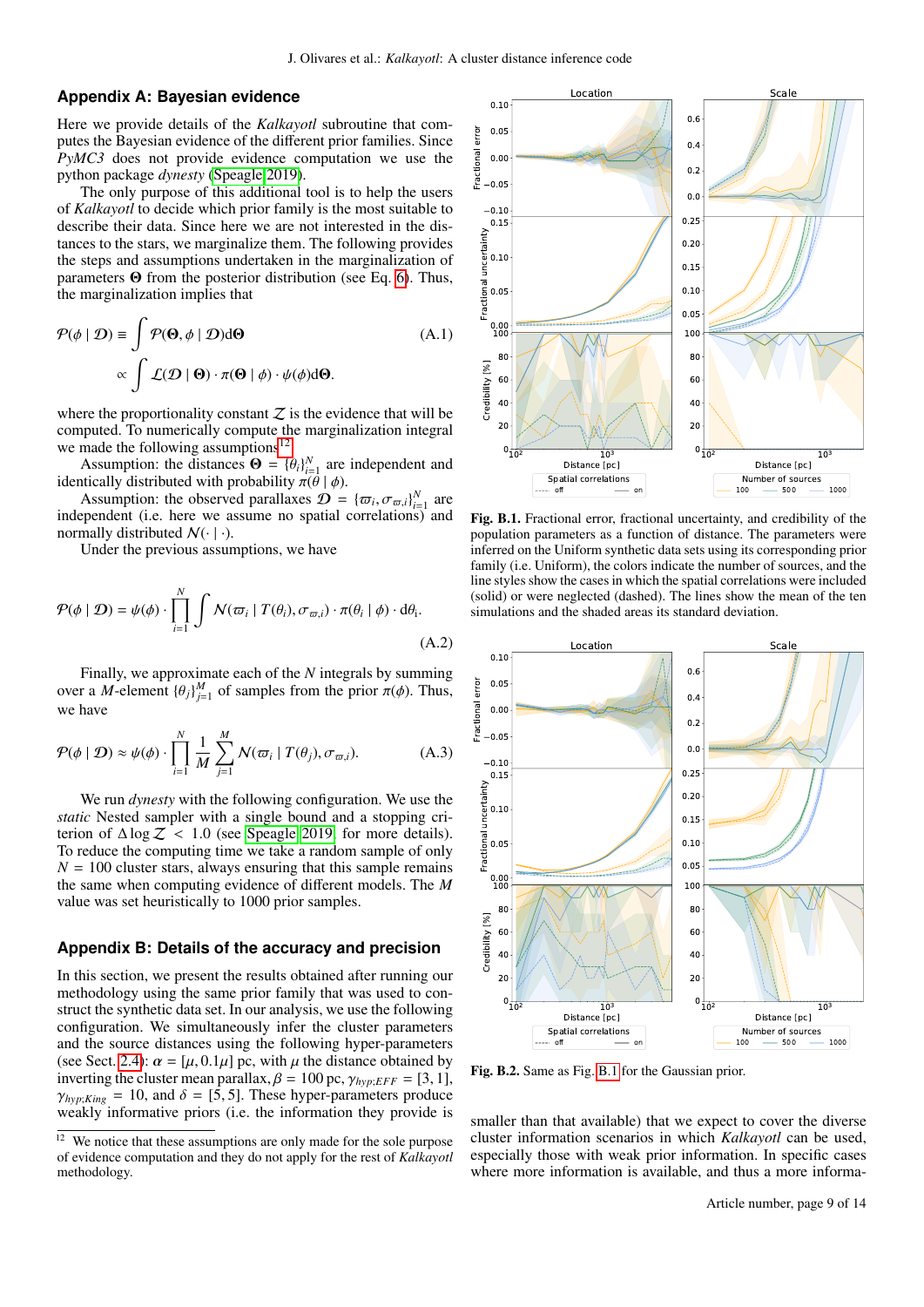

<span id="page-9-0"></span>Fig. B.3. Same as Fig. [B.1](#page-8-4) but for the King prior family.



Fig. B.4. Same as Fig. [B.1](#page-8-4) for the EFF prior.

tive prior can be constructed, the performance of our methodology is expected to improve.

We apply the *Kalkayotl* methodology to our synthetic data sets using the minimum number of tuning iterations that ensured convergence. It ranged from 1000 for the Uniform and Gaussian prior, to 10000 for the King prior on the farthest clusters. We use 2000 sampling steps and two parallel chains, which amounted to 4000 samples of the posterior distribution. For our purposes, these are enough samples to compute precise estimates  $\left\langle \langle 2\% \rangle \right\rangle$ 



<span id="page-9-1"></span>Fig. B.5. Same as Fig. [B.1](#page-8-4) for the GMM prior. For the sake of clarity, only the parameters of the first component in the mixture are shown. Due to convergence issues, the results of clusters beyond 1 kpc are not shown.

of the posterior statistics. Central and non-central parametrizations were used for the nearby  $(<500$  pc) and far away clusters, respectively. The parallax zero point was set to 0 mas because, as mentioned in Sect. [3,](#page-4-0) we did not include systematic parallax shifts in the generation of synthetic data. For each synthetic cluster, the inference model was run two times, one includes the parallax spatial correlations and the other neglects them.

## <span id="page-9-2"></span>Appendix B.1: Population parameters

We now discuss the results obtained at the population level. For each parameter of our cluster prior families, Figures [B.1](#page-8-4) to [B.3](#page-9-0) show, as a function of cluster distance, the following indicators: i) accuracy in the form of fractional error, which is defined as the posterior mean minus the true value divided by the true value, ii) precision in the form of fractional uncertainty, which is defined as the 95% credible interval divided by the true value, and iii) credibility, defined as the percentage of synthetic realizations in which the 95% credible interval includes the true value.

The Uniform prior family recovers the location parameter with excellent accuracy, the fractional error is smaller than 3%, and its standard deviation  $\lt 6\%$ . The precision is good with a fractional uncertainty smaller than 15%. The credibility is also good, with more than 80% of the realizations correctly recovering the true value. Clusters located at less than 300 pc show an increase in the fractional error of the location parameter with respect to those located at 400-500 pc. This decrease in accuracy results from minor violations to our Assumption [4.](#page-1-9) Concerning the scale parameter, it is accurately recovered, with fractional errors smaller than 10-20%, only in clusters located closer than 1 kpc, or closer if it has less than 500 sources. The scale precision decreases with distance and improves with the number of sources, as expected. It has large credibility, in the range of 80-90%, only for clusters located closer than 1 kpc. Beyond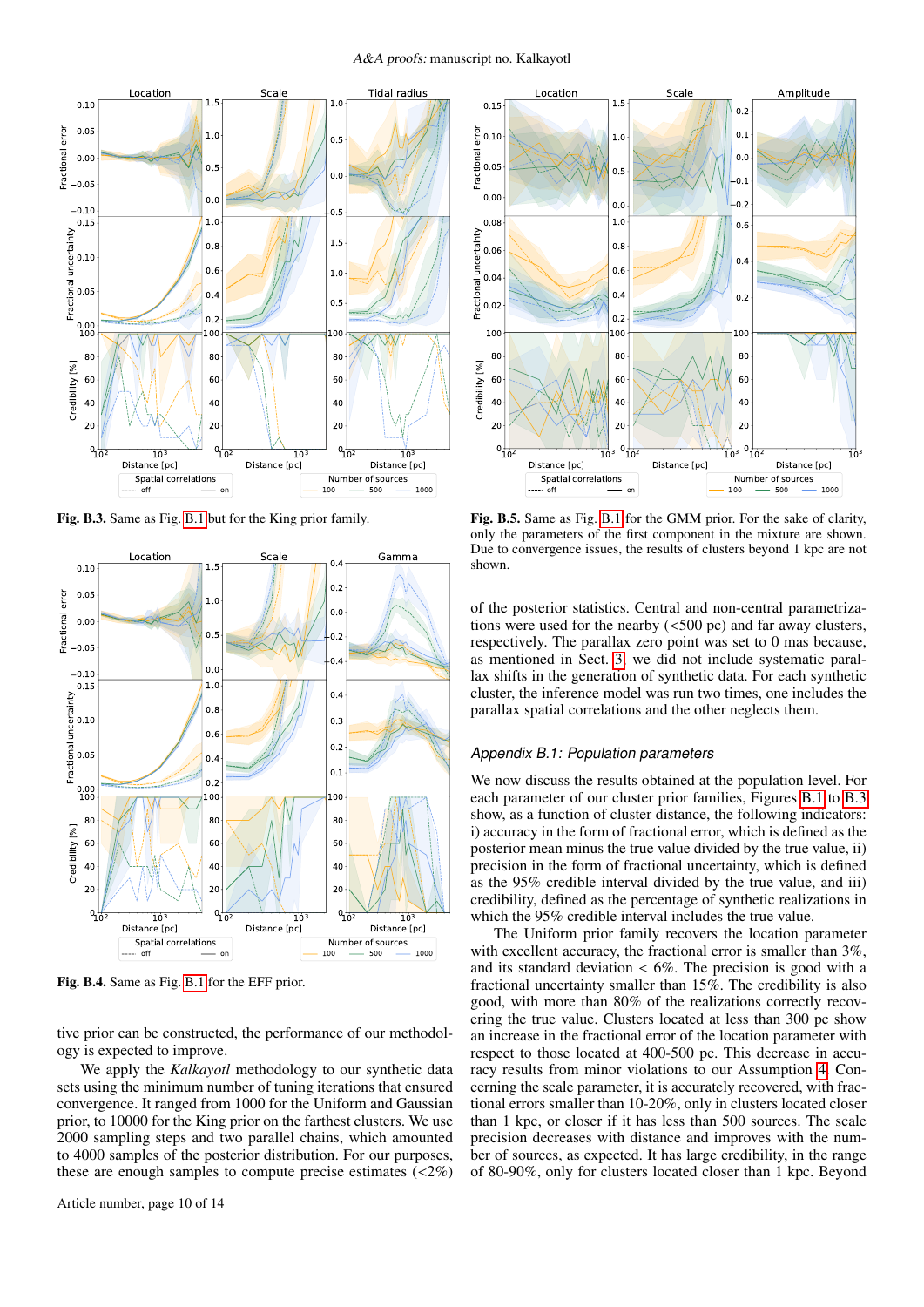this limit, the credibility diminishes as a consequence of the large fractional errors. When the parallax spatial correlations are neglected, we observe the following aspects. First, the accuracy of both parameters decreases. Nonetheless, the accuracy in the cluster distances determination is less affected than that of the scale parameter. Second, the precision of both parameters is underestimated. Third, the credibility of both parameters is severely lowered as a consequence of the larger fractional errors and the underestimated uncertainties.

The Gaussian prior family produces similar results to those of the Uniform one, although with the following differences. First, the precision of the scale parameter remains stable for clusters up to 400 pc, and its absolute value improves with respect to that obtained with the Uniform prior family. Second, when the parallax spatial correlations are neglected the precision of the scale parameter shows better results than in the case of the Uniform prior family. In addition, the credibility of both parameters also increases, in particular for the scale parameter of clusters located closer than 400 pc.

The location and scale parameters of the King prior family behave in a similar way as those of the Gaussian one. Nonetheless, the scale parameter is determined with lower precision. Regarding the tidal radius, it is determined with fractional errors smaller than 10% only in clusters closer than 500 pc, and with more than 500 sources. Beyond the 500 pc, the results are still credible but noisy, with the errors compensated by the large uncertainties. When the parallax spatial correlations are neglected the results of the location and scale parameters are similar to those of the Gaussian prior family. The tidal radius is underestimated in the region of 300 pc to 2 kpc, and overestimated beyond 2 kpc. The large fractional error and small uncertainty diminish the parameter's credibility down to 20% at 1 kpc. The increased credibility at 3-4 kpc results from the large uncertainties.

In the EFF prior family, the location parameter is determined with larger noise and uncertainty, with respect to those of the previous prior families. However, it has credibility larger than 80% for clusters beyond 200 pc. On the contrary, the scale parameter fractional errors are systematically larger, 40% on average. This large and systematic fractional error reduces the scale credibility even in clusters with 500 and 1000 sources. The Gamma parameter also shows systematic fractional errors but towards smaller values, thus resulting in credibilities smaller than 80%. Based on these results we conclude that inferring both the scale and gamma parameters simultaneously produces and nonidentifiable model. This can be solved by fixing the gamma parameter to obtain a Cauchy or Plummer distributions, in which the accuracy and precision of their parameters improve to values similar to those of the Uniform prior.

In our analysis of the GMM prior family, we use two components, which already make it the most complex of our prior families; with three times more parameters than those of the Uniform and Gaussian prior families. Due to this complexity, we faced difficulties to ensure convergence of the MCMC algorithm in clusters located beyond 1 kpc. Thus, Fig. [B.5](#page-9-1) shows only those cases in which convergence was warranted. In addition, the figure only shows the results of the closest of the two Gaussian components. As can be observed from this figure, both the location and scale parameters are overestimated by 5-10% and 40-80%, respectively. This overestimation results from the confusion between the components. Due to the symmetry of this model, its components can be interchanged resulting in locations that are overestimated for the closest component and underestimated for the farthest one. In addition, the scale of both components is overestimated. Despite the issues related to the model

symmetry and its lack of identifiability the amplitudes of both components are recovered with low fractional errors and high credibility. The identifiability problem can be partially solved if there is prior information that can be used to break the symme- $try<sup>13</sup>$  $try<sup>13</sup>$  $try<sup>13</sup>$ .

#### <span id="page-10-2"></span>Appendix B.2: Source distances



<span id="page-10-1"></span>Fig. B.6. Results of the Uniform prior family. Panels show the credibility, fractional error, fractional uncertainty, and correlation coefficient of source distances as functions of the cluster distance. Captions as in Fig. [B.1.](#page-8-4)

We now discuss the performance of our methodology at recovering the individual source distances (i.e. those to the cluster stars). Figure [B.6](#page-10-1) shows, at each cluster distance, the mean

<span id="page-10-0"></span><sup>13</sup> Further details can be found in [https://mc-stan.org/users/](https://mc-stan.org/users/documentation/case-studies/identifying_mixture_models.html) [documentation/case-studies/identifying\\_mixture\\_models.](https://mc-stan.org/users/documentation/case-studies/identifying_mixture_models.html) [html](https://mc-stan.org/users/documentation/case-studies/identifying_mixture_models.html)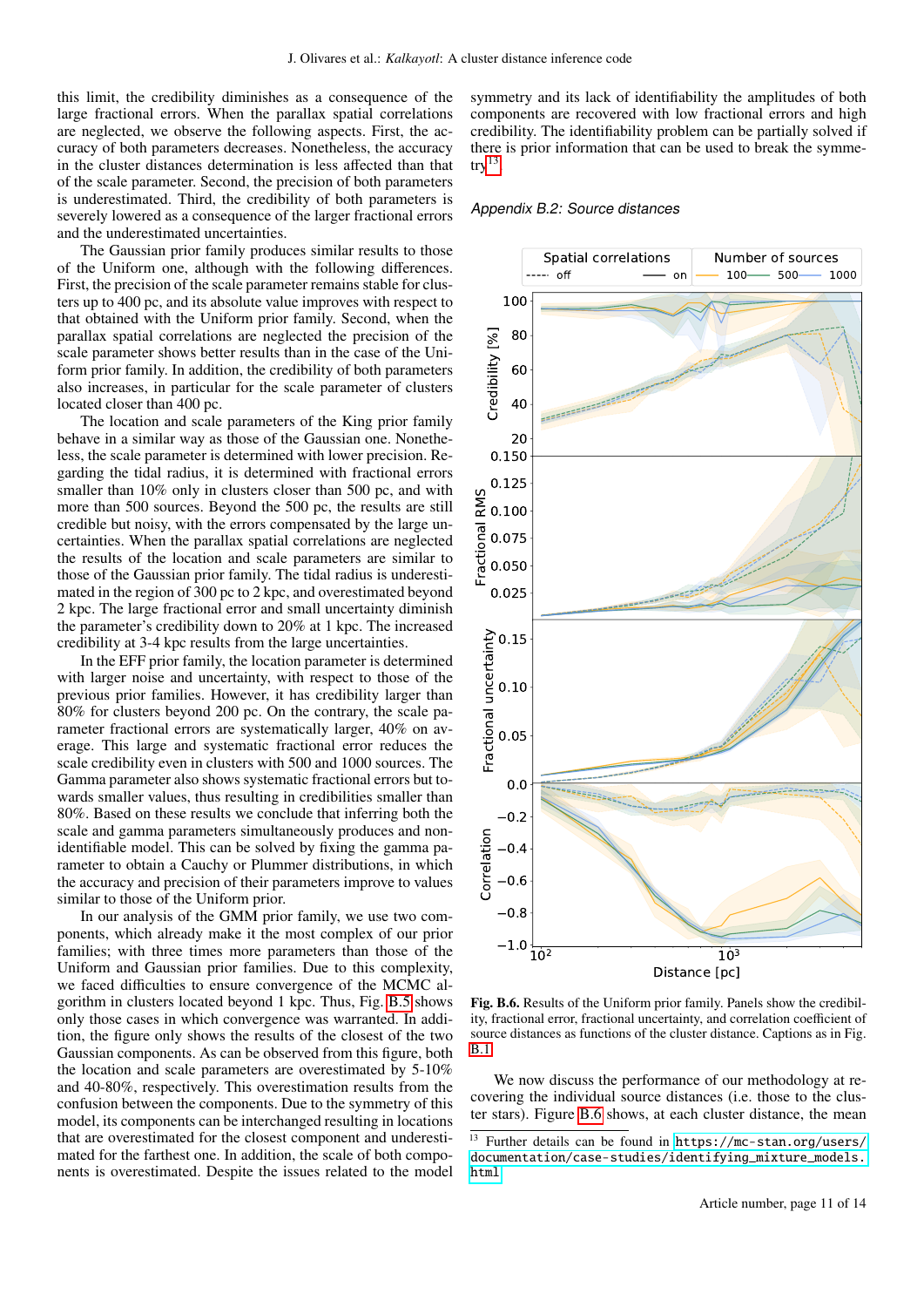of the following indicators: i) credibility (as defined above), ii) fractional root-mean-square (hereafter rms) error, iii) fractional uncertainty, and iv) correlation coefficient between the distance error and the offset of the source to the cluster center (more details below). For simplicity reasons we only show the results obtained with the Uniform prior family. The rest of the prior families produce similar results, except for the GMM one in which the credibility diminishes to 60% for sources in clusters located beyond 700 pc.

The credibility of our source distance estimates is higher than 90%, a value that contrasts with that obtained when the parallax spatial correlations are neglected. In this latter case, the credibility increases constantly from 30% for the closest clusters to a maximum of 80% for the 3-4 kpc clusters; beyond this latter value, it sinks again. The low credibility obtained when the parallax spatial correlations are neglected is a consequence of the underestimated uncertainties, of both the cluster parameters (see the previous section) and source distances, and the comparatively large fractional errors.

The fractional rms error remains below the 5% in most of our prior families and almost all cluster distances. The only exceptions are the clusters at 4-5 kpc measured with the EFF and GMM prior families, nonetheless, these have mean fractional rms values lower than 8%. This indicator also shows the lowest performance when the parallax spatial correlations are neglected. The difference between the fractional rms error obtained with and without the parallax spatial correlations is negligible for the closest clusters (<500 pc) but grows with distance until it reaches 15% at 5 kpc.

The mean fractional uncertainty shows two distinct regimes. First, for the clusters closer than 1 kpc it remains low at values < 3%. Then, it increases with distance and reaches 15% at 5 kpc. The uncertainties of the individual distances are influenced by the cluster size, in the sense that well defined and compact clusters produce low uncertainties in the stellar distances. Thus, the two observed regimes in the fractional uncertainty are explained as follows. When the cluster scale is accurately estimated, the uncertainties of the individual distances are driven mainly by the parallax uncertainty, which is the case for clusters up to 1 kpc. However, as soon as the scale parameter is overestimated, which occurs beyond 1 kpc, the uncertainties of the individual distances are driven by both the parallax uncertainty and the cluster scale. Since the latter grows with increasing cluster distance, then the uncertainties of the source distances grow as well. Finally, we observe than neglecting the parallax spatial correlations results in uncertainties that are underestimated with respect to the true model for clusters closer than 700 pc, and then overestimated for the rest of the distances. This behavior of the fractional uncertainty results also from the combined influence of the parallax uncertainty itself and the fractional error of the cluster scale. In this case, the fractional error of the latter starts to increase at smaller distances than that observed when the parallax spatial correlations are not neglected (see Fig. [B.1\)](#page-8-4).

As discussed in Sect. [4.2,](#page-5-2) the inferred distances to individual sources within a cluster show an error that is anti-correlated with the source position with respect to the cluster center. The value of the anti-correlation coefficient depends on both the parallax uncertainty and the cluster size. Sources with a parallax uncertainty that produces a posterior distance distribution that is narrower than the cluster size have negligible anti-correlation value. Thus, if the precision in the source distance is smaller than the cluster size, then the source position can be accurately determined within the cluster. On the other hand, sources with increasing parallax uncertainties result in posterior distances that are increasingly dominated by the cluster prior, and by the scale parameter in particular. Thus, the mode of the posterior distribution of these sources is attracted to the mode of the prior. Finally, the distances of sources in the near (far) end of the cluster are over(under)-estimated producing thus the anti-correlated error. In all our prior families we observe that the anti-correlation coefficient attains its maximum at 1 kpc, and then it either remains constant for the populous clusters or diminishes for the poorest ones. As described in the previous section, 1 kpc is the limit at which we can accurately estimate the cluster sizes. Therefore, the increase in the anti-correlation coefficient is explained by the continuous increase in the parallax uncertainty at the constant and accurately determined cluster size. Beyond 1 kpc the cluster size is overestimated and the anti-correlation stops growing. Neglecting the parallax spatial correlations results in a lower anticorrelation coefficient. Although it may seem a desirable effect, it is simply explained by an over-estimated cluster size, which for the purposes of this work, is an undesirable effect.

Our main conclusion from this analysis is that, although source distances obtained when the parallax spatial correlations are taken into account have an anti-correlated error, the value of this error is smaller than that of the distances estimated without the parallax spatial correlations.

## <span id="page-11-0"></span>**Appendix C: Sensitivity to the hyper-parameter values**



<span id="page-11-1"></span>Fig. C.1. Same as Fig. [B.2](#page-8-2) but now the line styles indicate the different hyper-parameter values: + and - for the corresponding  $\mu' = \mu(1 \pm 0.1)$ <br>and  $\beta' = \beta(1 + 0.5)$  while 0 for the original values (see text) and  $\beta' = \beta(1 \pm 0.5)$ , while 0 for the original values (see text).

The inference of model parameters is more influenced by the prior, and therefore sensitive to its hyper-parameter values, under poorly constraining data sets. Thus, we reassess the accuracy, precision, and credibility of both the location and scale parameters on the less informative of our data sets: those of clusters with 100 sources and located at the farthest distances: 1 to 5 kpc.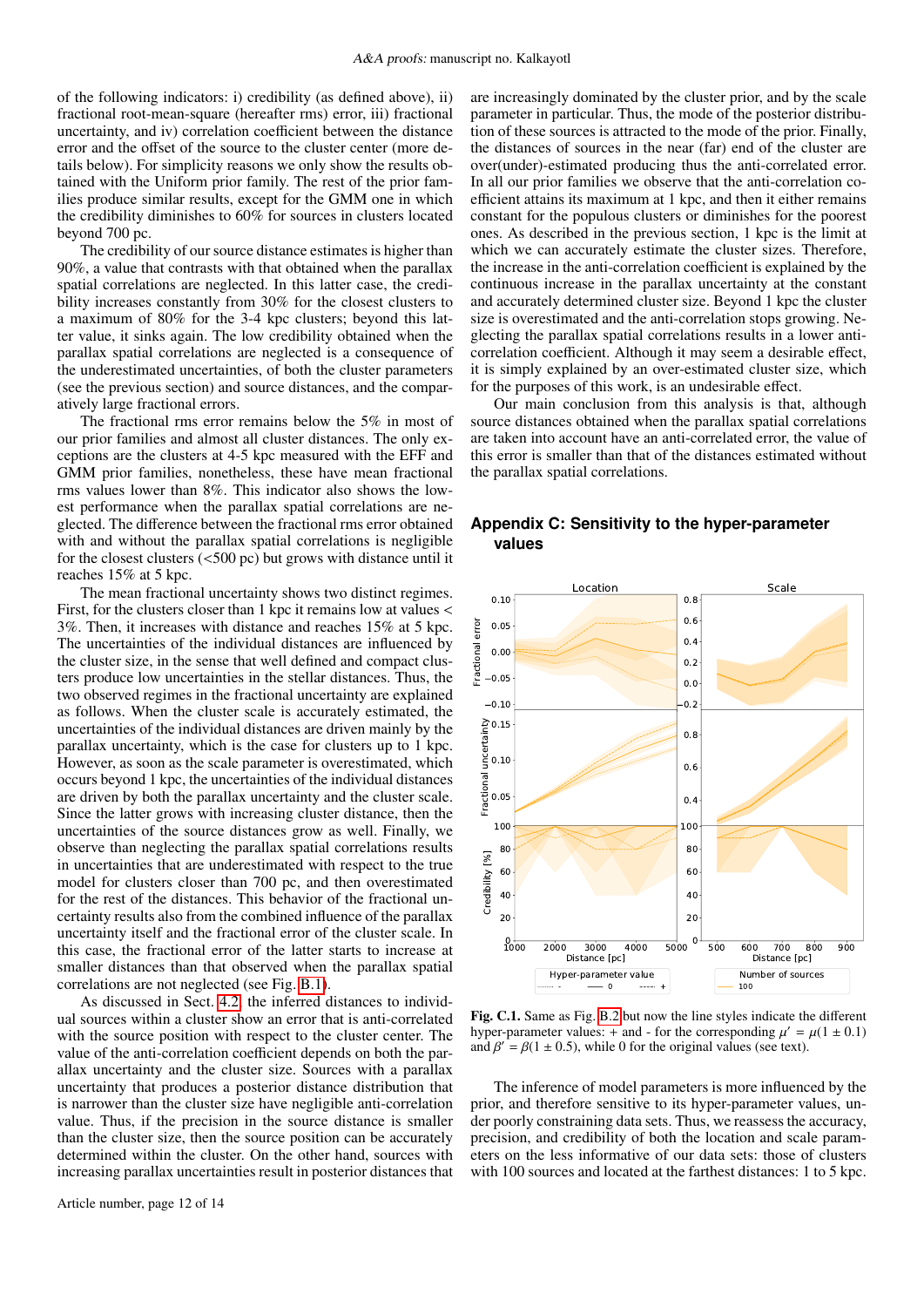In addition, since the scale parameter is only accurately determined at distances closer than 1 kpc, we analyze its sensitivity to the hyper-parameter values in clusters at distances of 500 to 900 pc. For simplicity, we only present the sensitivity analysis performed for the Gaussian prior family.

In Sects. [B.1](#page-9-2) and [B.2](#page-10-2) we use  $\alpha = [\mu, 0.1\mu]$ , with  $\mu$  the distance obtained by inverting the cluster mean parallax, and  $\beta = 100$  pc as hyper-parameters of the location and scale parameters, respectively. To evaluate the sensitivity of our methodology to these hyper-parameters, we change their values to  $\alpha' = [u'] \cdot 0.1u'$  with  $u' = u(1+0.1)$  and  $\beta' = \beta(1+0.5)$ . The latter im-[ $\mu'$ , 0.1 $\mu'$ ] with  $\mu' = \mu(1 \pm 0.1)$  and  $\beta' = \beta(1 \pm 0.5)$ . The latter implies evaluating the sensitivity of our methodology to offsets in the hyper-parameter values of 10% in location and 50% in scale. In general, hyper-parameters are often set using the information available *a priori*. Thus, we chose the previous offset percentages since: i) we do not expect large variation in the estimates of the cluster distance obtained by simply inverting its mean parallax, and ii) we do expect considerable variations in the estimates of cluster sizes obtained from the literature (see for example Table 1 of [Olivares et al. 2018\)](#page-7-37).

Figure [C.1](#page-11-1) shows the fractional error, fractional uncertainty, and credibility of the location and scale parameters as a function of distance. As can be observed, the location parameter is insensitive to the change of its hyper-parameter values up to 4 kpc. Beyond this latter value, the variations due to the hyper-parameter values start to be larger than those due to random fluctuations (i.e. those introduced by the ten randomly simulated data sets of each cluster). Similarly, the variations in the fractional uncertainty due to hyper-parameter values are larger than the random fluctuations only at 4 kpc and beyond. Finally, the credibility of the location parameter is also negligibly affected by the hyperparameter values since it remains larger than 80%. The scale parameter is even more insensitive to its hyper-parameter values. In all analyzed distances, the variations in fractional error and uncertainty introduced by changes of 50% in the hyper-parameter values are all contained within the fluctuations produced by the random sampling of the cluster members. Furthermore, the credibility of this parameter is almost unaffected.

Our conclusion from this section is that, within the range of analyzed hyper-parameter values, our methodology remains insensitive in clusters located up to 4 kpc.

## <span id="page-12-0"></span>**Appendix D: Validity of the inverse mean parallax**

In this Appendix, we explore the validity of the common approach in which the distance to a cluster is estimated as the inverse of the mean parallax of its stars. We use the two most common ways of computing the mean of the stellar parallaxes: the arithmetic mean and the weighted mean. While the former does not take into account the observational uncertainties, the latter use them to assigns weights to the individual parallaxes. Here we set these weights as the inverse variance of the observational uncertainties. The uncertainty of these estimators is given by their standard error (i.e. standard error of the mean and standard error of the weighted mean). Thus, we obtain cluster distances as follows. First, we compute the mean (arithmetic or weighted) parallax and its standard error. Second, the cluster distance is computed as the inverse of the mean parallax. Third, the uncertainty of the cluster distance is computed as the 95% percentile (for compatibility with the results obtained in Appendix [B\)](#page-8-1) of the inverse of one thousand samples drawn from a Gaussian distribution with location and scale as the mean parallax and its standard error, respectively.



<span id="page-12-1"></span>Fig. D.1. Fractional error, fractional uncertainty, and credibility of the cluster distance estimated by inverting the mean parallax. The lines show two types of mean estimates: arithmetic and weighted (see text). The rest of the captions are as those of Fig[.B.2.](#page-8-2)

We applied the procedure described above to our set of synthetic clusters (see Sect. [3\)](#page-4-0). Fig. [D.1](#page-12-1) shows the fractional error, fractional uncertainty, and credibility of the cluster distance (i.e. location parameter) for the case of Gaussian distributed synthetic clusters. Results are similar for clusters following other distributions, with the exception of those generated using the GMM prior family, as expected. As can be seen from the figure, both mean estimates return fractional errors that are negligible  $(<5\%)$ for clusters located closer than 1 kpc in the case of the arithmetic mean, and 2 kpc in the case of the weighted mean. Beyond these limits, the random fluctuations of the fractional error rapidly reach values larger than 10%. The fractional uncertainty follows a similar pattern, with values >10% for clusters farther away than 1 kpc, in the case of the arithmetic mean, and 2 kpc, in the case of the weighted mean. The credibility plot shows the following. The weighted mean, due to its smaller uncertainties, results in low credibility  $(<50\%)$  distance estimates to the nearest clusters. Nonetheless, it grows and reaches values greater than 90% for clusters farther away than 1 kpc. The arithmetic mean results in large credibility (∼80%) distance estimates for nearest clusters (at 100-200 pc), but then this credibility diminishes and reaches its minimum at ∼500-700 pc. Then it grows again (>90%) for clusters farther away than 1 kpc.

From the previous analysis, we observe the following. First, inverting the mean parallax results in cluster distance estimates with small fractional errors (<5%) for clusters located closer than 1 or 2 kpc, the latter depends on the type of mean. Second, the uncertainties of the distance estimates obtained with the inverse mean parallax are larger than 10% for clusters farther away than 1 kpc. Third, the credibility of these distance estimates is lower for nearby clusters than for those farther than 1 kpc. Therefore, we conclude that this approach results in accurate (fractional error <5%) distances estimates with low credi-